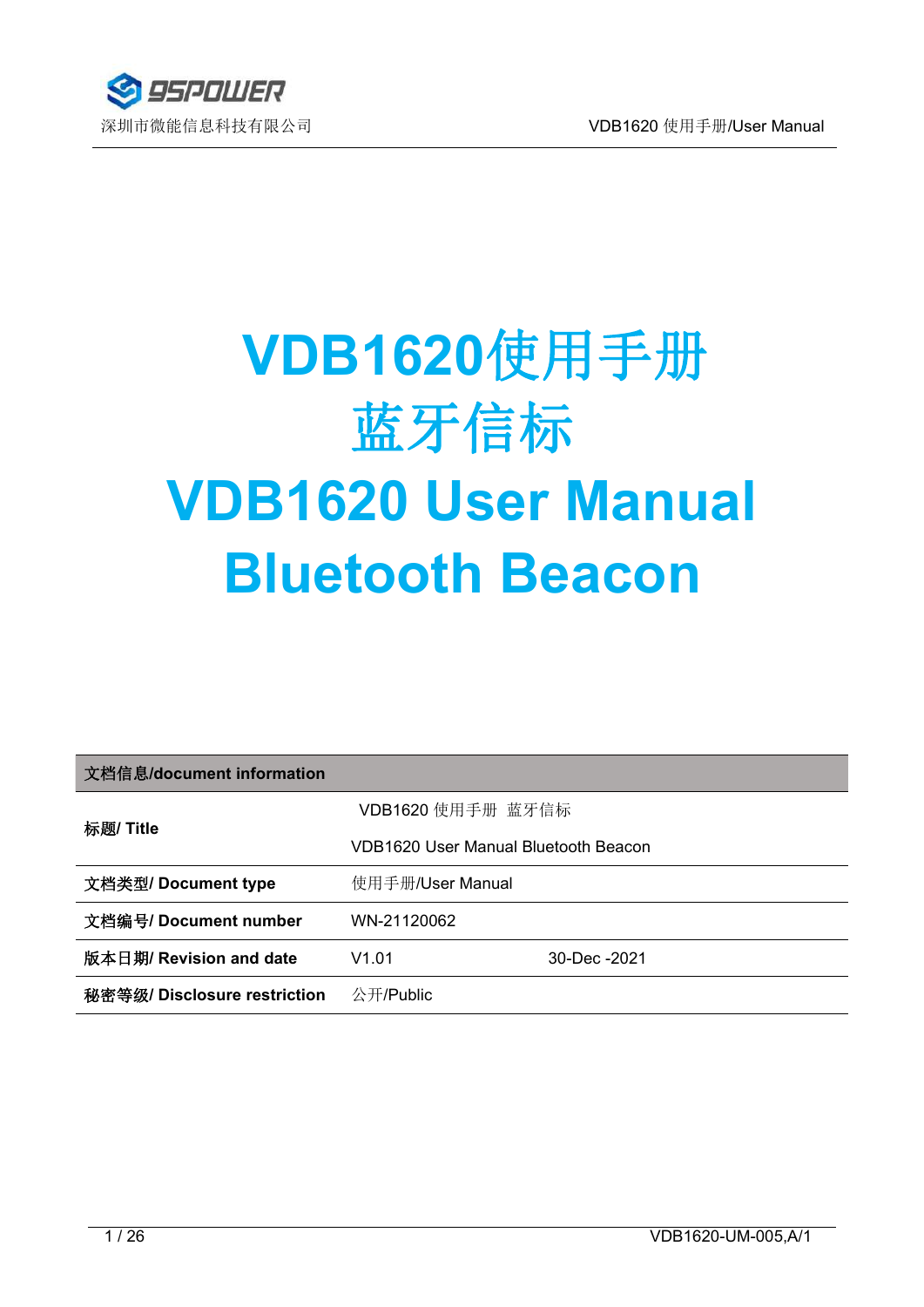

## 历史版本**/Revision History**

| 修订/ Revision | 描述/Description       | 修改人/Modifier | 日期/Date  |
|--------------|----------------------|--------------|----------|
| V1.01        | 初始版本/Initial release | 谢晓博/Sherman  | 20211230 |

#### 设备清单**/Product List**

| 设备名称/Device Name                | 型号/Device No. | 数量/Number | 备注/Remark                    |
|---------------------------------|---------------|-----------|------------------------------|
| 蓝牙信标/Bluetooth<br><b>Beacon</b> | VDB1620       | 1 PCS     | 带防拆按键/With detachable button |
| 电池/Battery                      | SIZE AA(5 号)  | 2 PCS     | 南孚 Excell 工业装, 2600mAh       |

95Power 保留本文档及本文档所包含的信息的所有权利。95Power 拥有本文档所述的产品、名称、标 识和设计的全部知识产权。严禁没有征得 95Power 的许可的情况下复制、使用、修改或向第三方披露本 文档的全部或部分内容。

95Power 对本文档所包含的信息的使用不承担任何责任。没有明示或暗示的保证,包括但不限于关于 信息的准确性、正确性、可靠性和适用性。95Power 可以随时修订这个文档。可以访问 [www.95power.com.cn](http://www.skylab.com.cn) 获得最新的文件。

Copyright © 2021, 深圳市微能信息科技有限公司。

95Power® 是深圳市微能信息科技有限公司在中国的注册商标。

95POWER reserves all rights to this document and the information contained herein. Products, names, logos and designs described herein may in whole or in part be subject to intellectual property rights. Reproduction, use, modification or disclosure to third parties of this document or any part thereof without the express permission of 95POWER is strictly prohibited.

The information contained herein is provided "as is" and95power assumes no liability for the use of the information. No warranty, either express or implied, is given, including but not limited, with respect to the accuracy, correctness, reliability and fitness for a particular purpose of the information. This document may be revised by95power at any time. For most recent documents, visit [www.95power.com.cn](http://www.skylab.com.cn)

Copyright © 2021, 95Power Information Technology Co., Ltd.

95POWER® is a registered trademark of 95Power Information Technology Co., Ltd in China.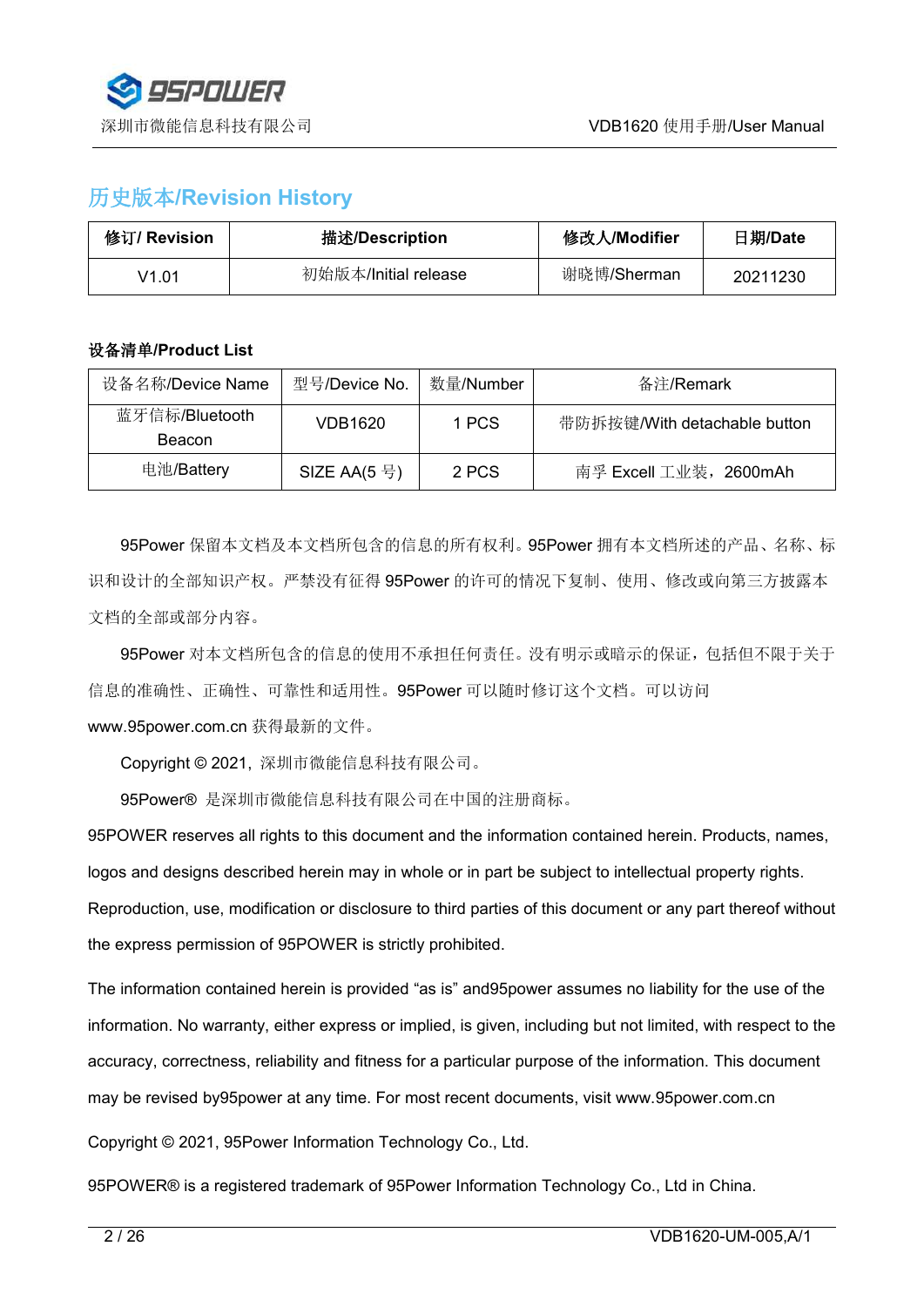

# **目录/Contents**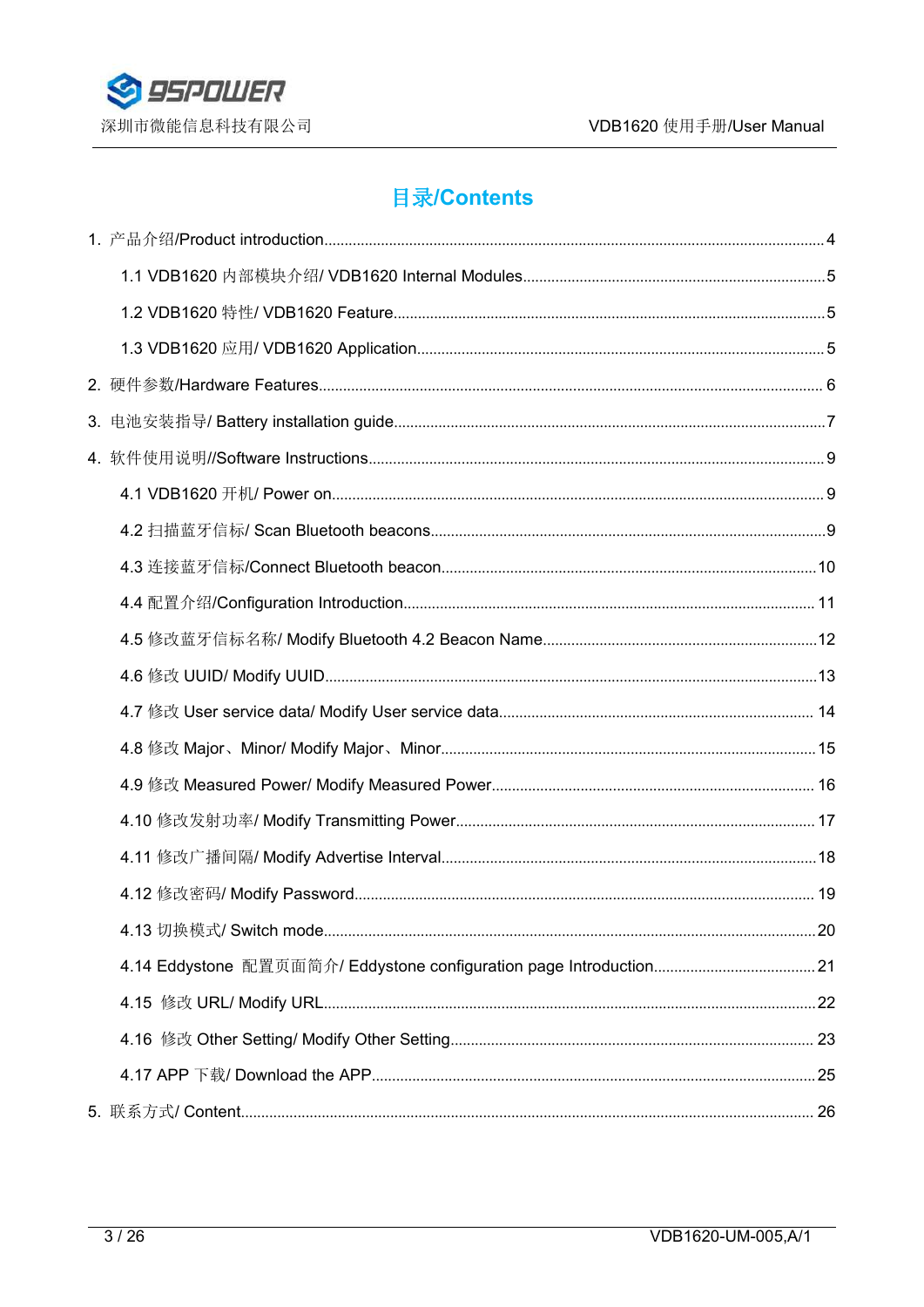

# <span id="page-3-0"></span>**1.** 产品介绍**/Product introduction**

VDB1620 是一款防拆型资产标签蓝牙信标。其广播协议符合蓝牙 BLE 广播协议,包括 iBeacon (Apple)和 Eddystone (Google)两种协议。它通常被安装在一个合适的位置,周期性地向它的周围环 境进行广播,从而被其他蓝牙设备如蓝牙网关扫描到其广播内容,并计算出位置信息。通常它是不会被其 他 BLE 的主机设备连接上的,但是可以通过手机 APP 进行连接,并修改其广播参数等内容。

The VDB1620 is an anti-disassembly Bluetooth beacon that can be used as an asset tag. Its broadcast protocol conforms to Bluetooth BLE, including iBeacon (Apple) and Eddystone (Google). The beacon is usually installed in a suitable location, periodically broadcast to its surroundings, so that other Bluetooth devices such as Bluetooth gateways can scan its broadcast content and calculate the location information. Normally, it is not connected by other BLE host devices, but can be connected through mobile APP, and modify its broadcast parameters and other contents.

Skylab\_xBeacon 是一款 SKYLAB 研发团队研发用于配置 VDB1620 参数的 APP。 用这款 APP 去 连接 VDB1620, 可以修改它的广播频率、功率, UUID, Major, Minor 和设备名称等参数。当 VDB1620 处于广播状态时这些参数将被广播出来。

Skylab xBeacon is an APP developed by SKYLAB R&D team for configuring VDB1620 parameters. If you connect VDB1620 with this APP, you can modify its broadcast frequency, power, UUID, Major, Minor, device name and other parameters. These parameters will be broadcast when VDB1620 is in broadcast state.



**Figure 1: VDB1620** 产品图**/ product picture**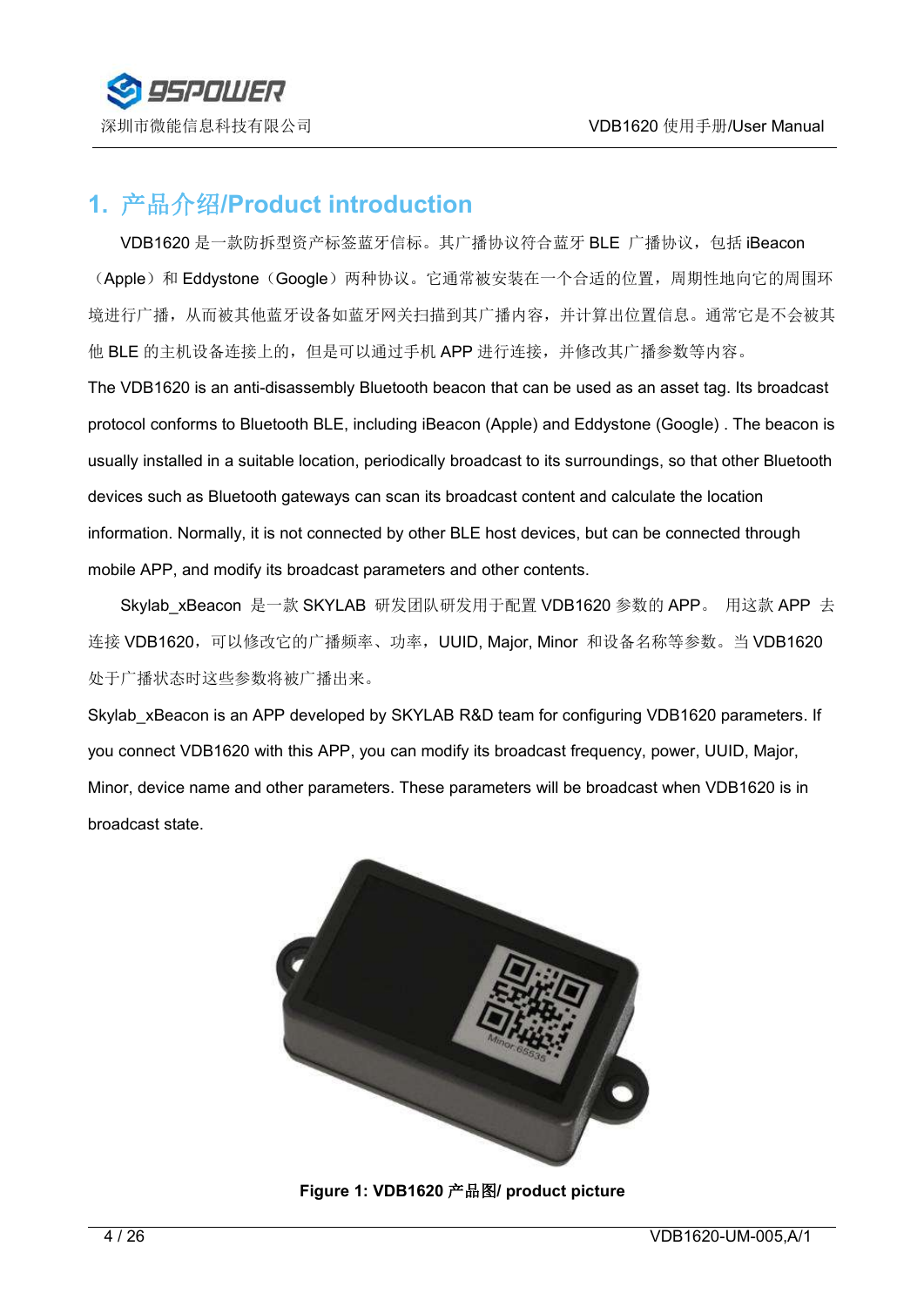

#### <span id="page-4-0"></span>**1.1 VDB1620** 内部模块介绍**/ VDB1620 Internal Modules**

VDB1620 基于 nordic 的 nRF52832 芯片, 内部支持防拆按键, 可以在被拆下时上传报警信息(安装 时需要确保安装面平整,常规安装时把防拆按键按下,按键弹起时会在广播包中增加防拆报警信息)。 VDB1620 is based on Nordic nRF52832 chip, Its internal support anti-disassembly button, and can upload alarm information when it is disassembled. (During installation, ensure that the installation surface is flat. Press the anti-disassembly button during conventional installation, and anti-disassembly alarm information will be added to the broadcast package when the button is pulled up).

VDB1620 内部预留加速度和温湿度传感器,可以采集相应信息并广播出去(默认不贴)。

The VDB1620 reserves acceleration and temperature and humidity sensors to collectand broadcast

information (not displayed by default).<br>VDB1620 用两节 5 号电池(南孚 Excell 工业装)串联供电,方便更换电池。

VDB1620 is powered by two no. 5 batteries (Nanfu Excell Industrial) in series for easy Easy to replace.

#### <span id="page-4-1"></span>**1.2 VDB1620** 特性**/ VDB1620 Feature**

- ◆ 低功耗/ Low Energy
- ◆ IP67 级防尘防水/ IP67
- ◆ 支持二维码, NFC 定制内容/ Support two-dimensional code, NFC customized content
- ◆ 应用灵活/ Flexible application
- ◆ 安装便捷/ Easy to Install
- ◆ 广播距离可达 70 米/ Broadcasting distance can reach 70 meters
- ◆ 符合 RoHS, FCC, CE 标准/Compliance with RoHS, FCC, CE standards

#### <span id="page-4-2"></span>**1.3 VDB1620** 应用**/ VDB1620 Application**

- ◆ 资产标签/ Asset tag
- ◆ 室内定位/ Indoor positioning
- ◆ 信息推送/ Information push
- ◆ 身份识别/ Identity recognition
- ◆ 微信摇一摇/ Wechat shake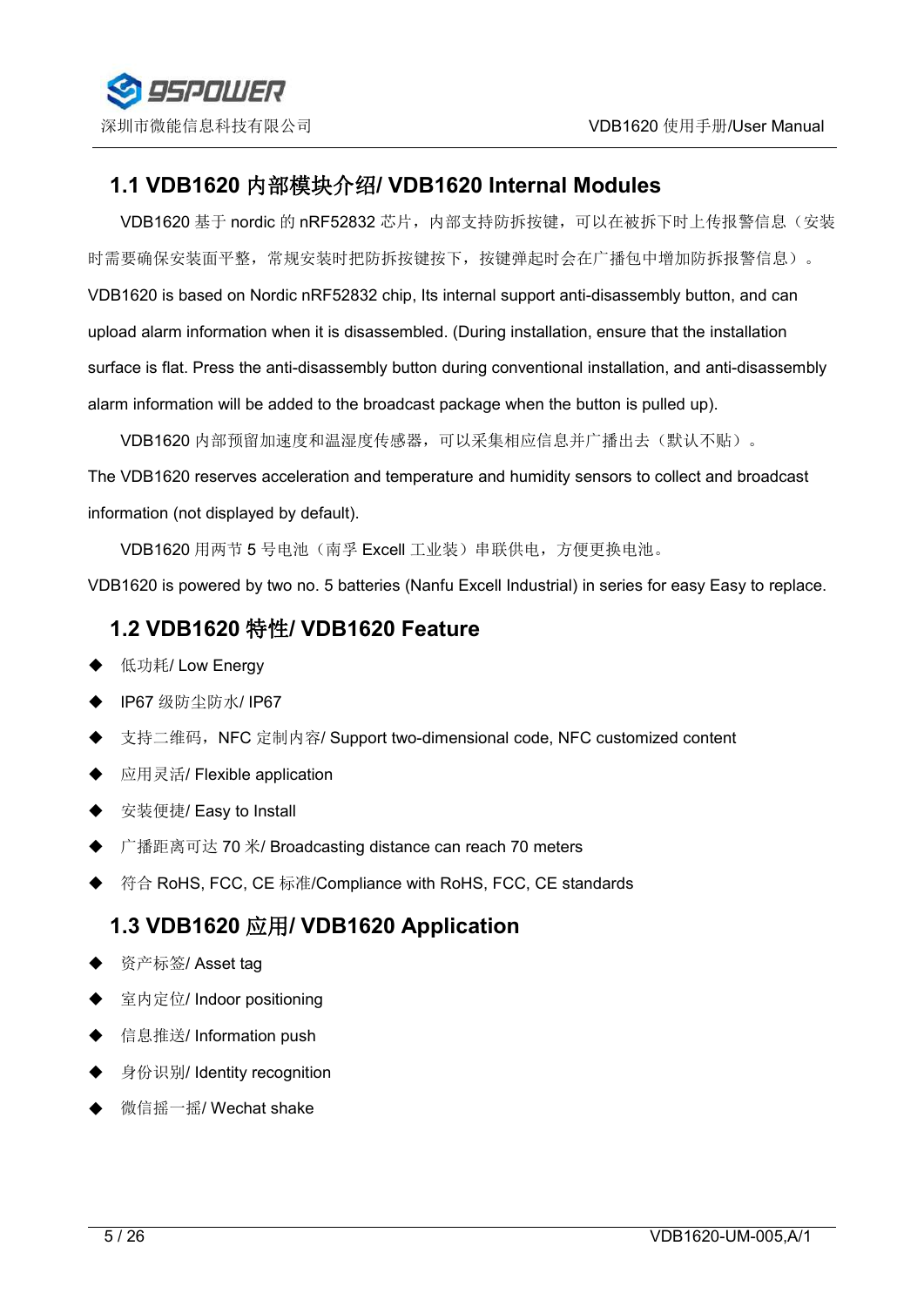

# <span id="page-5-0"></span>**2.** 硬件参数**/Hardware Features**

| 产品参数/Product parameter     |                                      |  |
|----------------------------|--------------------------------------|--|
| 尺寸/Dimensions              | 72*45*26mm (L*W*H)                   |  |
| 电池型号/Battery model         | Size AA (5号电池/Excell 工业装 2600mAh 容量) |  |
| 工作温度/Operating temperature | -40℃~85℃                             |  |

| 传感器参数(预留,默认不贴)/Sensor parameters (reserved, not attached by default)  |                             |  |
|-----------------------------------------------------------------------|-----------------------------|--|
| 加速度传感器/Acceleration sensor   3轴, ±2g/4g/8g/16g 四档可调                   |                             |  |
| 湿度度传感器/Humidity sensor                                                | 0%RH~100%RH $(\pm$ %2RH $)$ |  |
| 温度传感器/ Temperature sensor<br>-20°C~70°C $(\pm 0.2^{\circ}\mathrm{C})$ |                             |  |

| 蓝牙参数/Bluetooth parameters |                                                                                 |  |
|---------------------------|---------------------------------------------------------------------------------|--|
| 无线标准/Wireless Standards   | 蓝牙®4.2/5.0,ANT Bluetooth ® 4.2/5.0,ANT                                          |  |
| 频率范围/Frequency Range      | 2400MHz---2483.5MHz                                                             |  |
| 数据速率/Data Rates           | 1Mbps(Bluetooth $\otimes$ 4.2); 2Mbps(Bluetooth $\otimes$ 5.0)                  |  |
| 调制技术/Modulation technique | GFSK 调制                                                                         |  |
| 无线安全/Wireless Security    | <b>AES HW Encryption</b>                                                        |  |
| 传输功率/Transmit Power       | Tx Power-40dBm, -20dBm, -16dBm, -12dBm, -8dBm,<br>-4dBm, 0dBm, +3dBm and +4dBm. |  |
| 灵敏度/Sensitivity           | -94dBm at 1Mbps BLE                                                             |  |
| 工作模式/Work Mode            | Central/ Peripheral                                                             |  |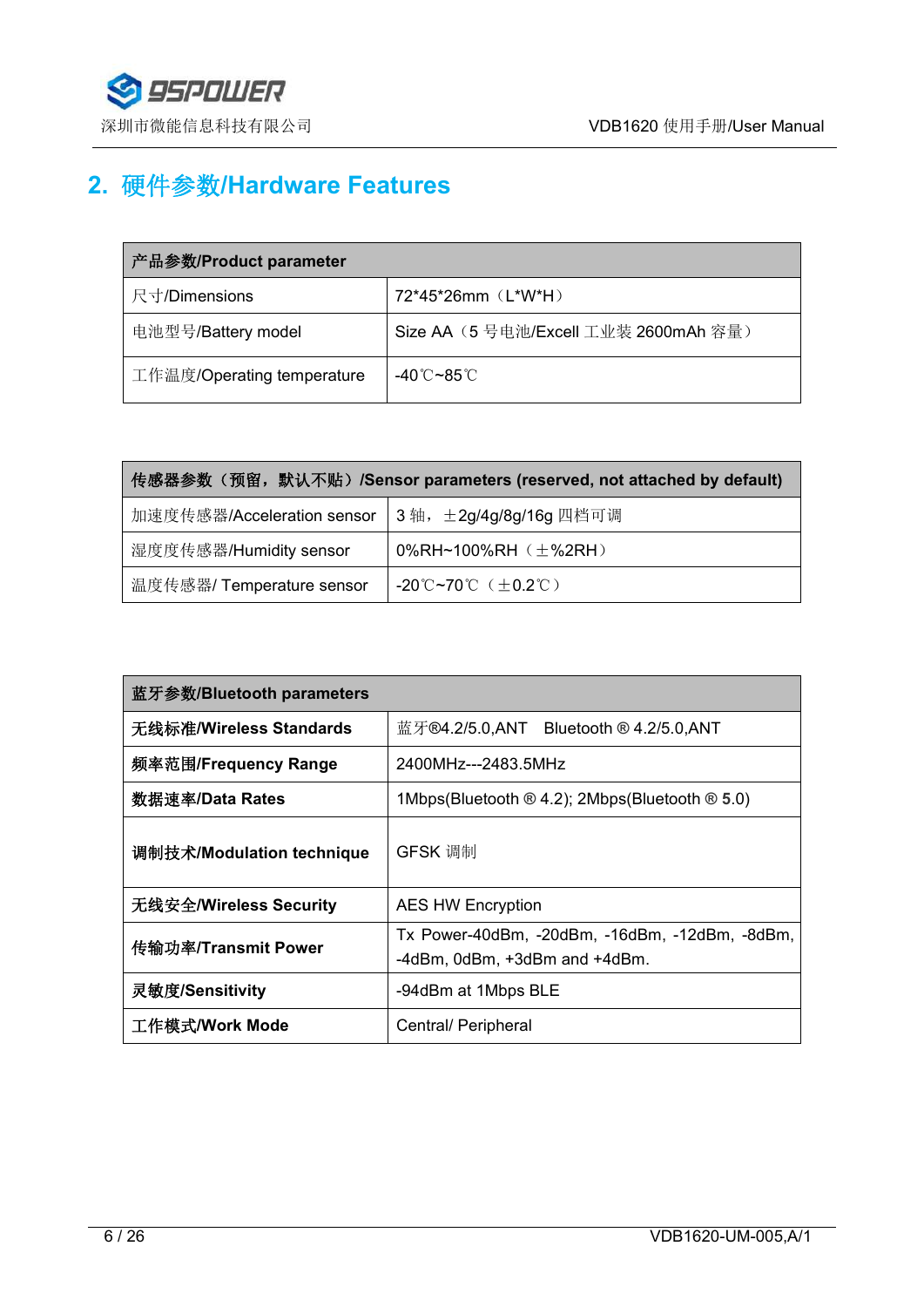

| 电池使用寿命/Battery life |                    |                   |                   |
|---------------------|--------------------|-------------------|-------------------|
| 广播功率/Broadcasting   | 覆盖范围/coverage area | 广播间隔              | 电池使用时间(月)/Battery |
| power               |                    | /Broadcas         | life (month)      |
|                     |                    | 100 <sub>ms</sub> | 10.2              |
| +4dBm               | 70 <sub>m</sub>    | 200 <sub>ms</sub> | 19.7              |
|                     |                    | 500ms             | 45.1              |
|                     |                    | 1000ms            | 78.9              |
| +0dBm               | 50 <sub>m</sub>    | <b>100ms</b>      | 13.8              |
|                     |                    | 200 <sub>ms</sub> | 26.5              |
|                     |                    | 500ms             | 58.9              |
|                     |                    | 1000ms            | 99.2              |

#### 注**/Note**:

功耗数据仅供参考,未考虑电池自放电因素,当计算寿命大于电池寿命(5年)时,以电池寿命为准; The power consumption data is for reference only, and the battery self-discharge factor is not taken into account. If the calculated life is longer than the battery life (5 years), the battery life shall be the criterion.

上述计算默认采用南孚 Excell 工业装,2600mAh 作为电量参考。

The above calculation uses nanfu Excell industrial pack by default, 2600mAh as power reference.

# <span id="page-6-0"></span>**3.** 电池安装指导**/ Battery installation guide**

VDB1620 在默认情况下, 出厂时已安装 2 节 5 号干电池。如果您需要更换电池, 请遵循以下说明。

By default, the VDB1620 is delivered with two no.5 dry batteries. If you need to change its batteries,

please follow the instruction below:

(1)用十字螺丝刀拆卸 4 颗螺丝;

Remove 4 screws with a Phillips screwdriver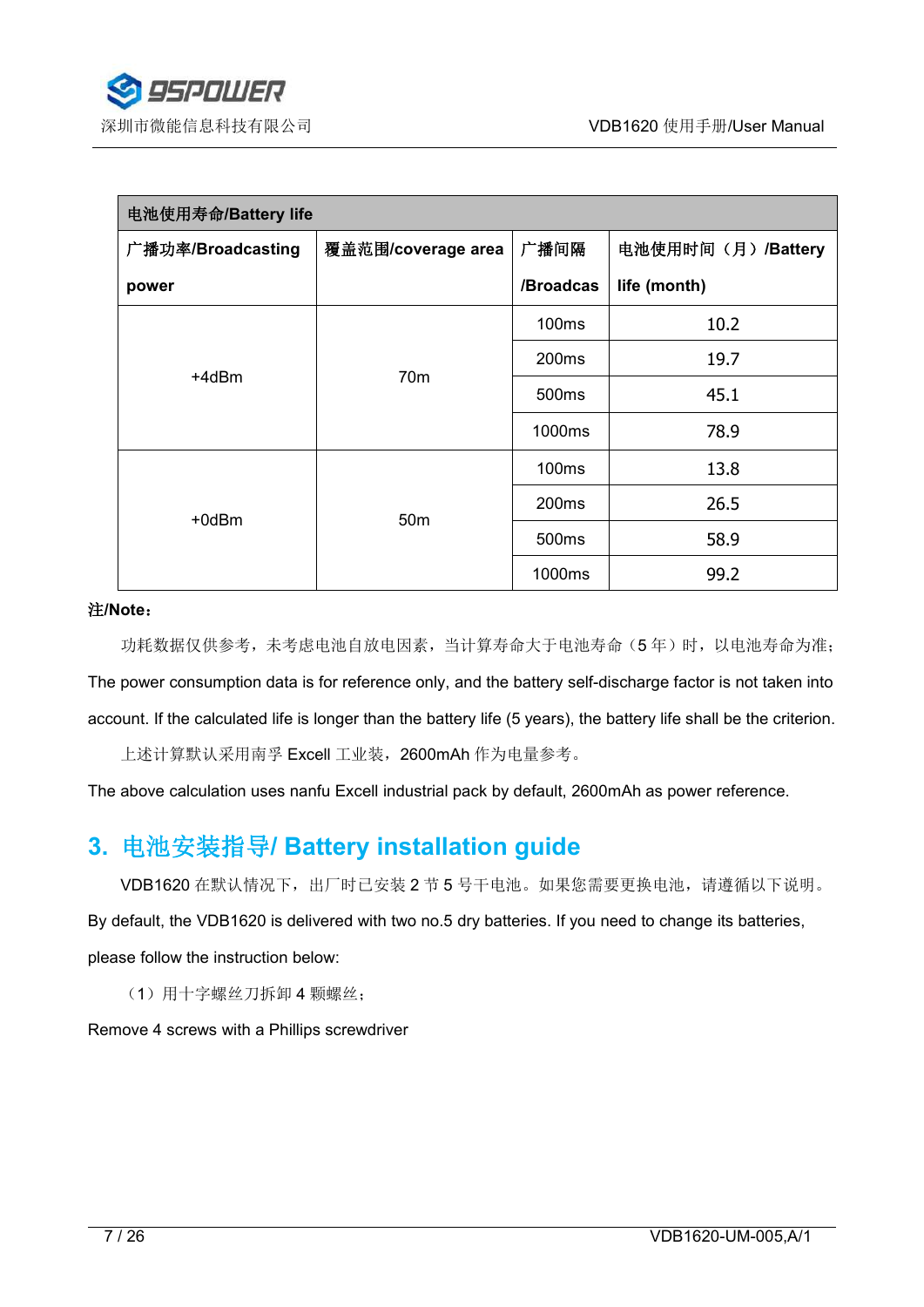



(2) 打开 VDB1620 的底部外壳和橡胶垫, 对准电池的正负极, 安装 2 节电池;

Open the bottom shell and rubber pad of theVDB1620, follow the Battery polarity on the bottom of the battery cell, and replace its 2 batteries.

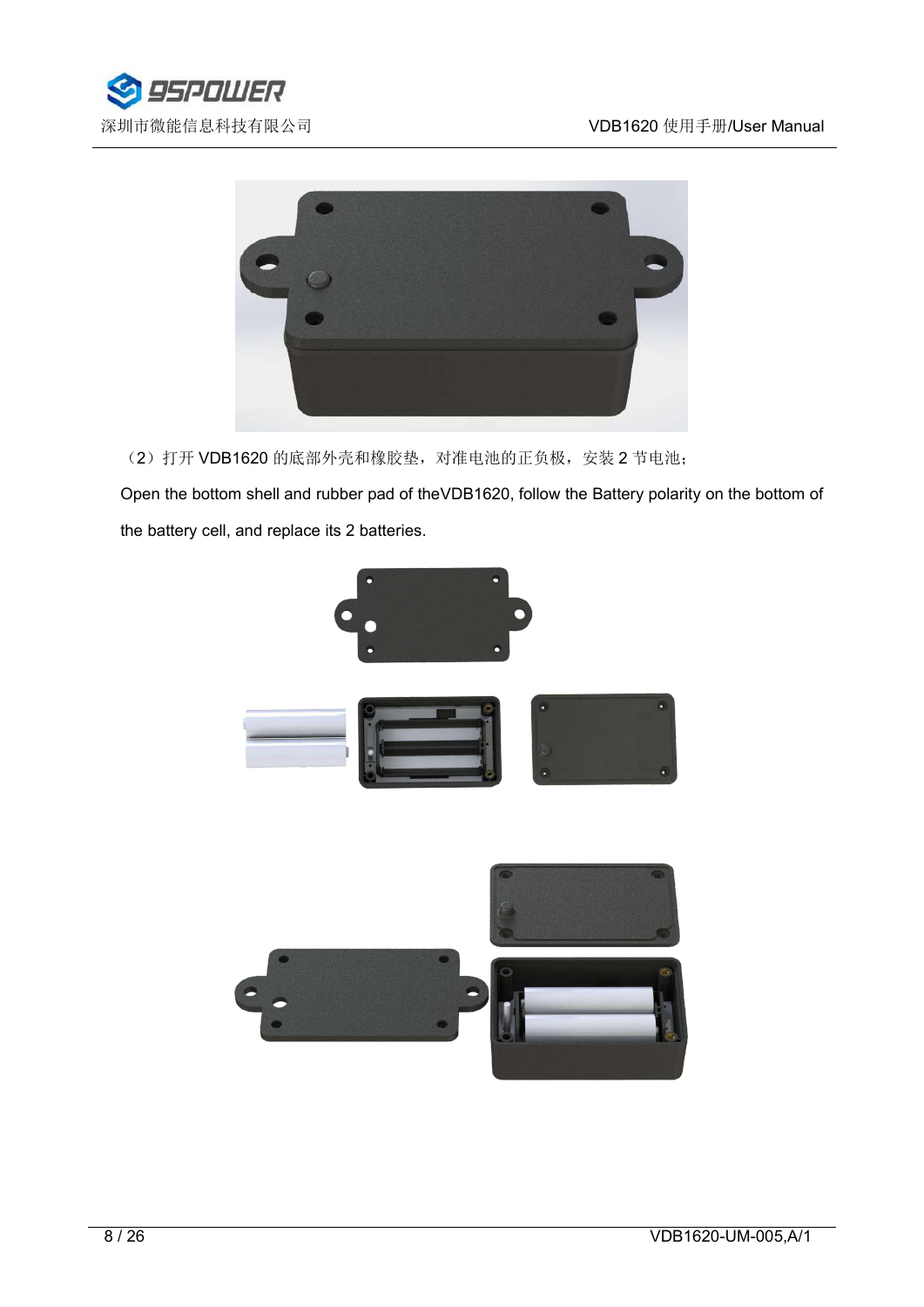

# <span id="page-8-0"></span>**4.** 软件使用说明**//Software Instructions**

#### <span id="page-8-1"></span>**4.1 VDB1620** 开机**/ Power on**

打开 VDB1620 的底壳,安装两个 Size AA 电池,再将开关拨到"ON"。此时,VDB1620 开始广播, 再安装 VDB1620 的底壳。如未特殊要求,默认出货样机已提前拨到"ON"上,并装好电池打好螺丝。 Open the bottom shell of the VDB1620 and install two Size AA batteries, and then switch to "ON". At this point, VDB1620 starts broadcasting, and then install the VDB1620 bottom shell. If there is no special requirement, the delivery prototype has been dialed to "ON" in advance by default, and the battery and screws has been installed.

## <span id="page-8-2"></span>**4.2** 扫描蓝牙信标**/ Scan Bluetooth beacons**

打开 APP, 如果手机提示打开蓝牙, 请允许, 手机自动开始扫描周围的蓝牙信标。

Open the APP. If the mobile phone prompts you to turn on Bluetooth, please allow. The mobile phone automatically starts to scan the Bluetooth beacons around it.

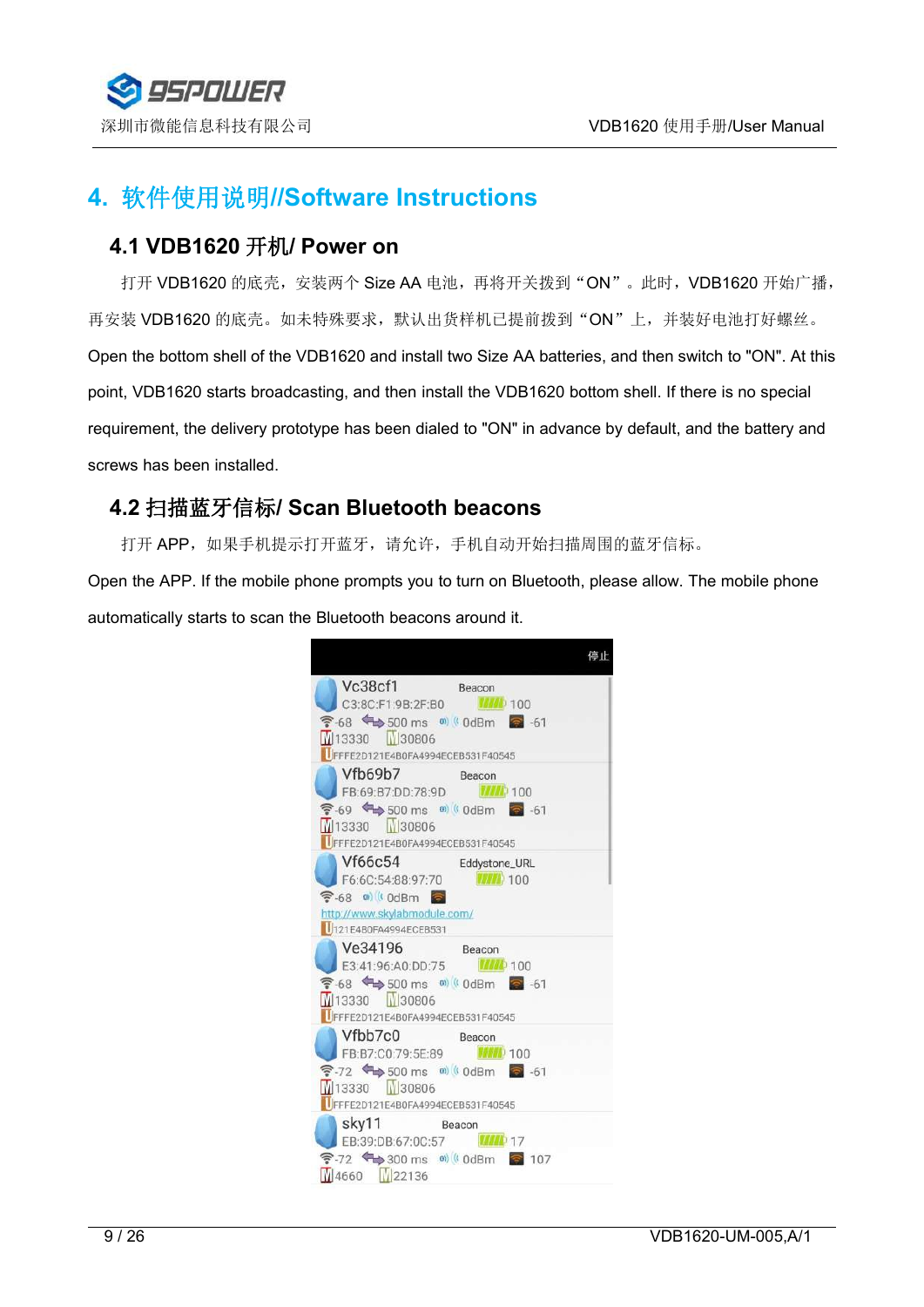

## <span id="page-9-0"></span>**4.3** 连接蓝牙信标**/Connect Bluetooth beacon**

点击要连接的蓝牙信标,30 秒内输入密码,即可获得操作权限。(出厂密码:1234)

Click the Bluetooth beacon you want to connect to, enter your password within 30 seconds, and you will get the operation permission. (Factory password :1234)

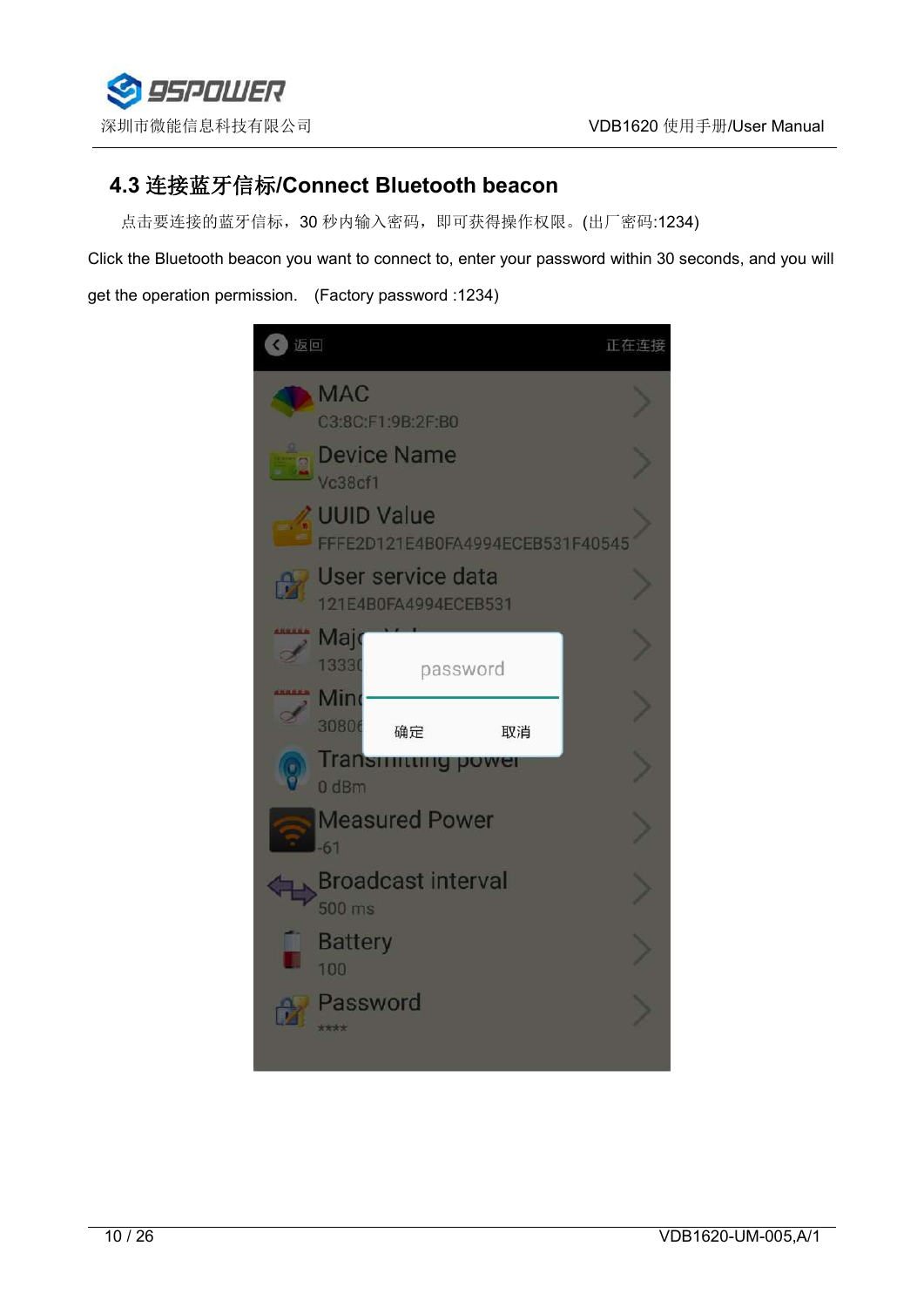

# <span id="page-10-0"></span>**4.4** 配置介绍**/Configuration Introduction**



#### 介绍**/ Introductions:**

**MAC:** MAC 地址/ Chip MAC address

**Name:** 所选蓝牙信标的名称/ The name of the Bluetooth 4.2 Beacon which isselected.**UUID:** 按照 ISO/IEC11578:1996 标准的 128 位标识符(16 字节)/

128-bit identifier according to ISO/IEC11578:1996 standard (32 hexadecimal digits)

**User service data:** 用户数据,24 个 16 进制数字 User data, 24 hexadecimal digits

**Major:** 16 位标识符(0-65535)/ set 16-bit identifier (0-65535)

**Minor:** 16 位标识符(0-65535)/ set 16-bit identifier (0-65535)

**Measured Power:** 距离 1 米时的参考信号强度/ Signal strength at 1 meter(VDB1620 transmission power is 0dBm)

**Transmit Power:** VDB1620 发射功率/ VDB1620 transmit power

**Advertise Interval:** VDB1620 广播间隔/ VDB1620 advertise interval

**Battery Level:** VDB1620 电池电量/ VDB1620 battery Capacity

Password: VDB1620 密码 (默认 1234) / VDB1620 connection password

配置好信息后,蓝牙连接断开,配置将生效。

After the information is configured ,the configuration will take effect after the bluetooth connection is disconnected.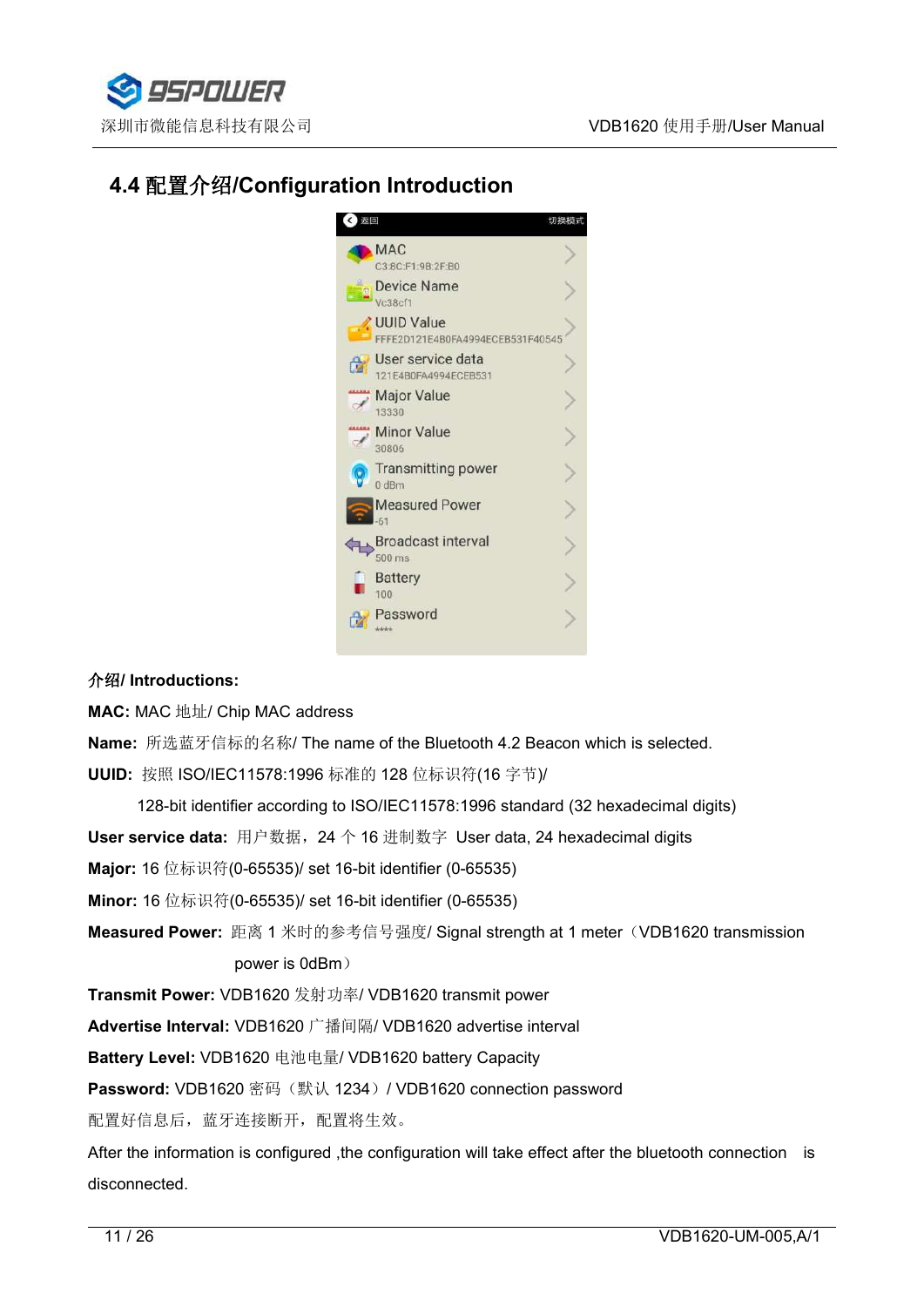

## <span id="page-11-0"></span>**4.5** 修改蓝牙信标名称**/ Modify Bluetooth 4.2 Beacon Name**

点击"Device Name",出现以下 UI, 然后在"输入一个名称"框中输入长度小于 12 位的英文字符名称, 也可以在"或者选一个"里选一个名称。然后点击"确认修改"。

Click the"Device Name", the following UI will be opened. Then enter a length of less than 12-bit English characters as VDB1620 device name in the following "Enter a Name" box. Then click "confirm to modify".

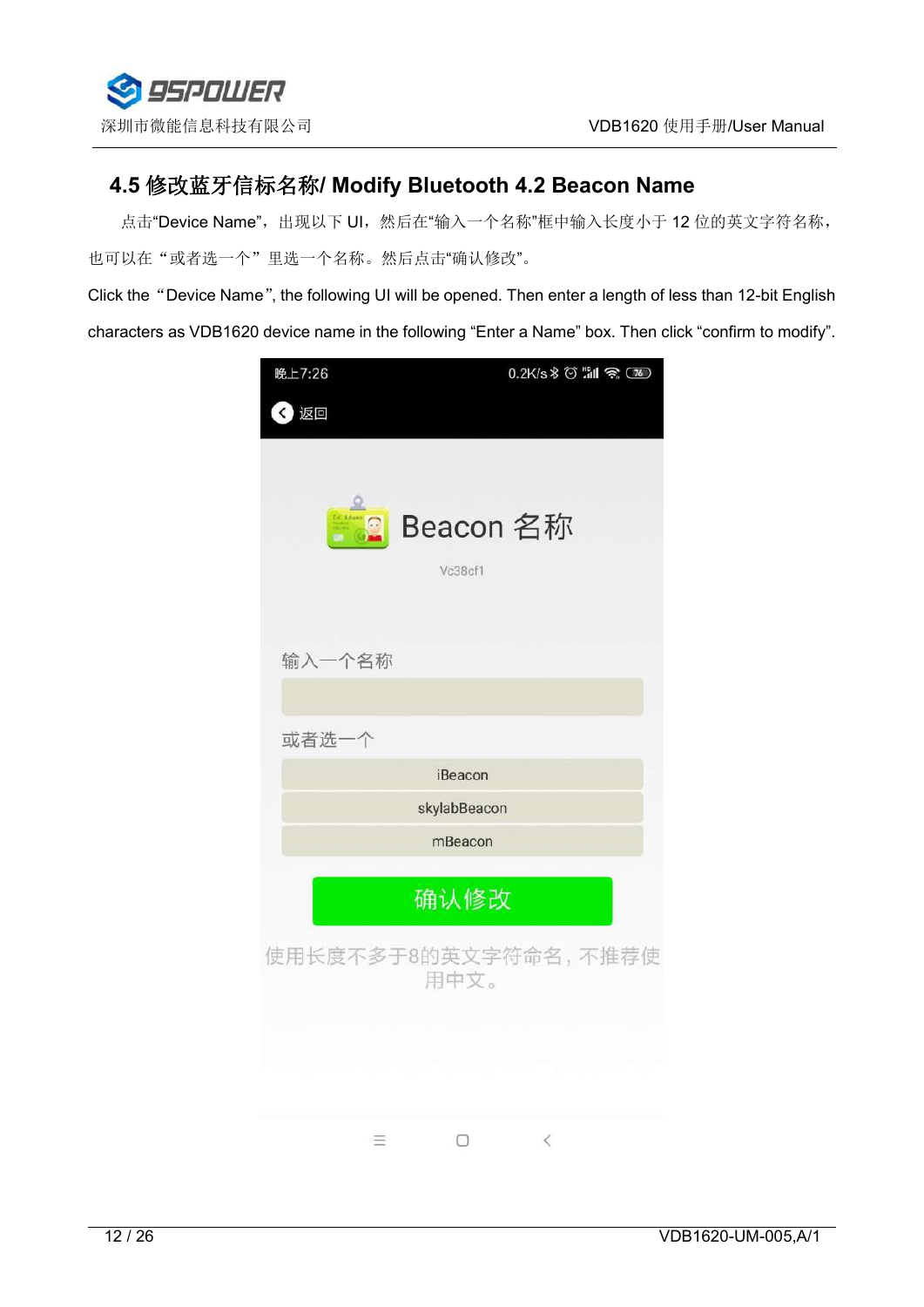

## <span id="page-12-0"></span>**4.6** 修改 **UUID/ Modify UUID**

点击"UUID",出现以下 UI,然后在"输入一个 UUID 值"框中输满 16 个字节(32 个十六进制字符)作 为 VDB1620 的 UUID。然后点击"确认修改"。

Click the "UUID", ,the following UI will be opened. Then and then enter a 32-byte string of sixteen as the UUID of VDB1620 in the following "Enter an UUID" box. Then click "confirm to modify".

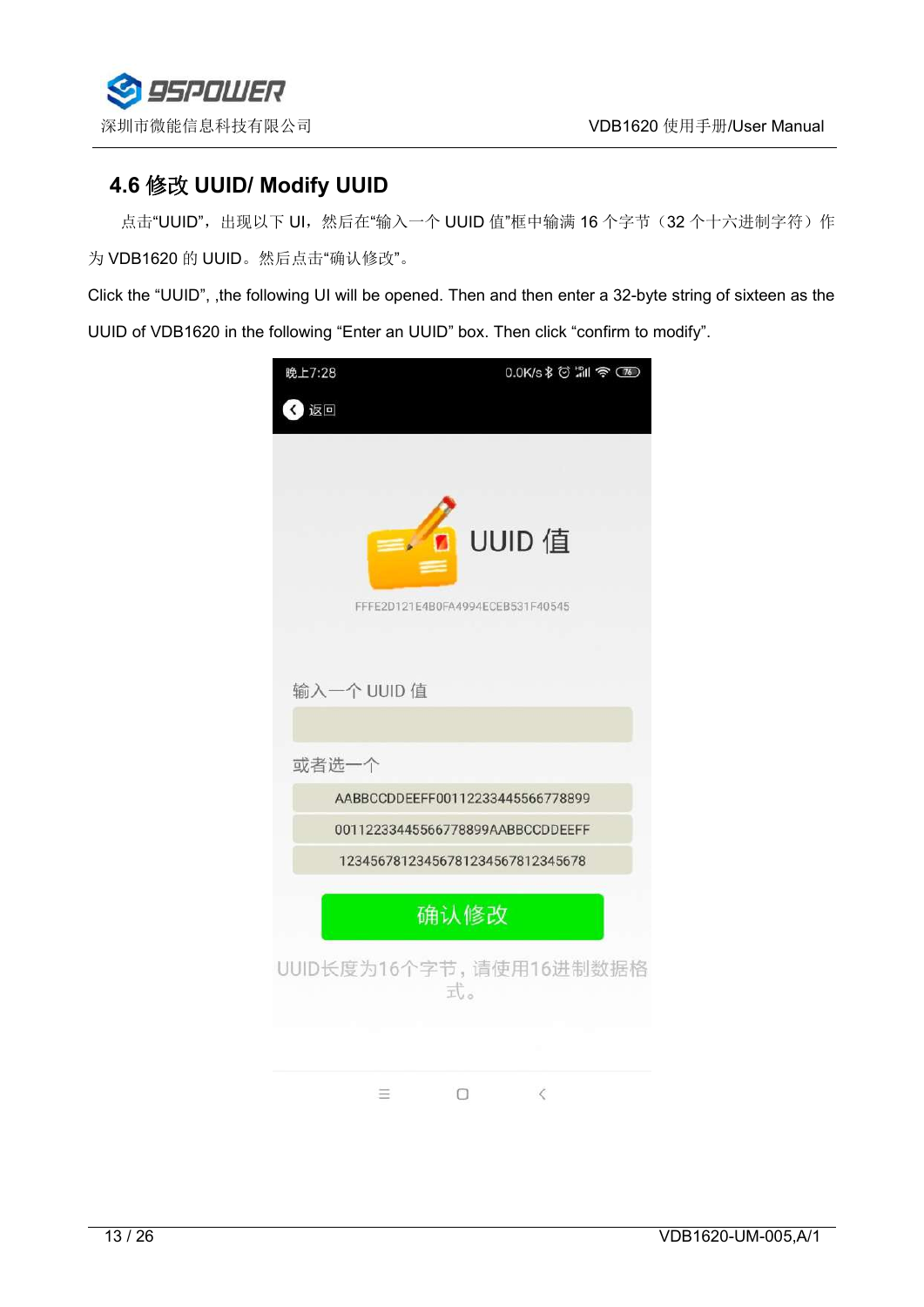

## <span id="page-13-0"></span>**4.7** 修改 **User service data**/ Modify User service data

点击"User service data",出现如下界面,在"输入用户数据"中输入 24 个 16 进制字符。然后点击"确 认修改"。

Click the " User service data ", the following interface will be opened. Then enter a Hexadecimal string of

24 word . Then click "confirm to modify".

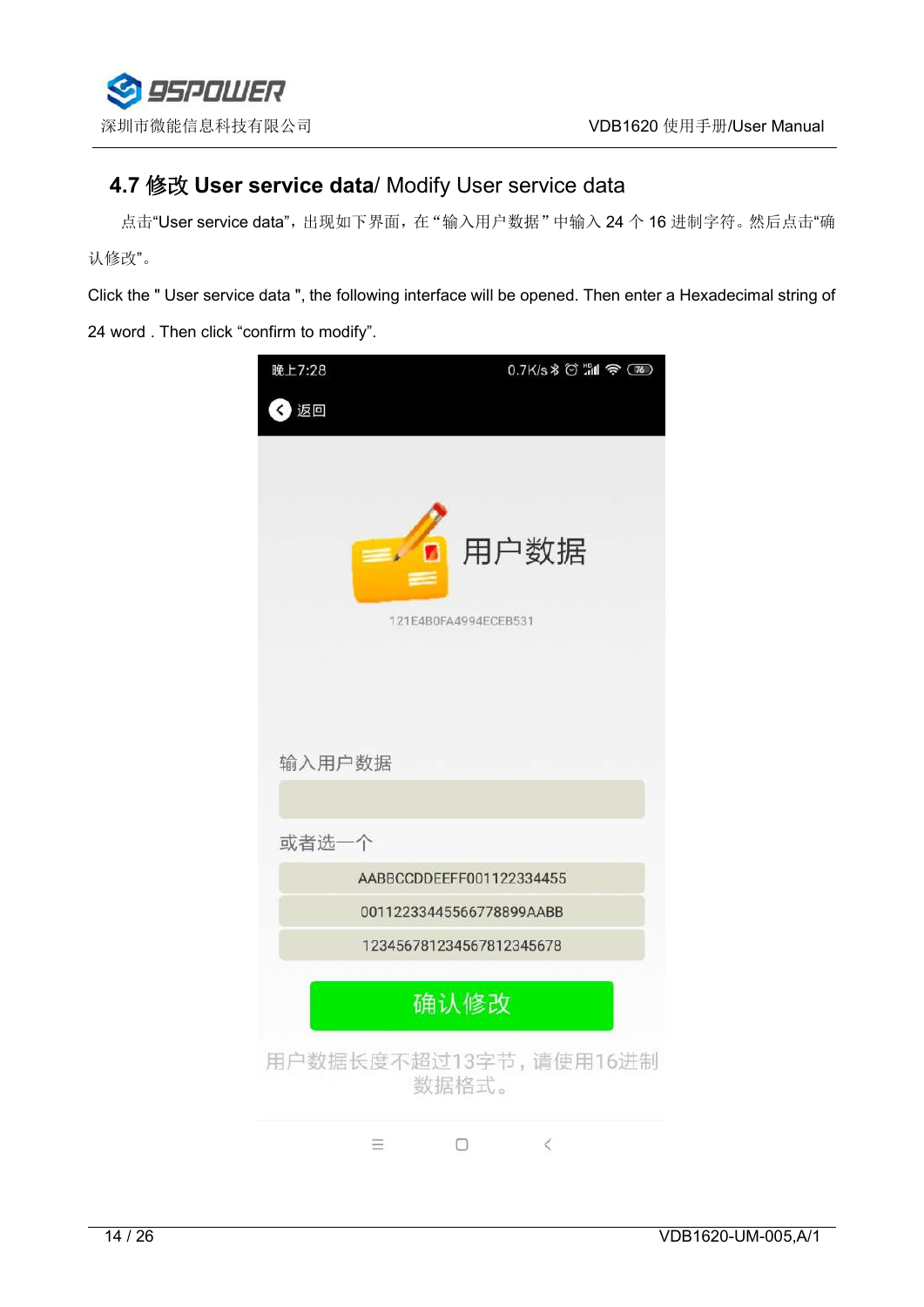

# <span id="page-14-0"></span>**4.8** 修改 **Major**、**Minor/ Modify Major**、**Minor**

点击"Major",出现如下界面,设置 0~65535 为设备的 Major 值。然后点击"确认修改"。

Click the "Major"/"Minor" ,the following UI will be opened. Then set a value between 0~65535 as the Major/Minor value of the device.

| back                                            | < back                                          |
|-------------------------------------------------|-------------------------------------------------|
| <b>ARRELLA</b><br>Major<br>13330                | <b>ARRELLA</b><br>Minor<br>30806                |
| Enter Major                                     | enter Minor                                     |
|                                                 |                                                 |
| or choose one                                   | or choose one                                   |
| 12345                                           | 12345                                           |
| 22222                                           | 22222                                           |
| 56666                                           | 56666                                           |
| confirm to modify                               | confirm to modify                               |
| From 1 to 65535choose a value to match<br>Major | From 1 to 65535choose a value to match<br>Major |

#### 修改 **Minor**

同上面 Major 类似,点击 Minor 进入修改即可。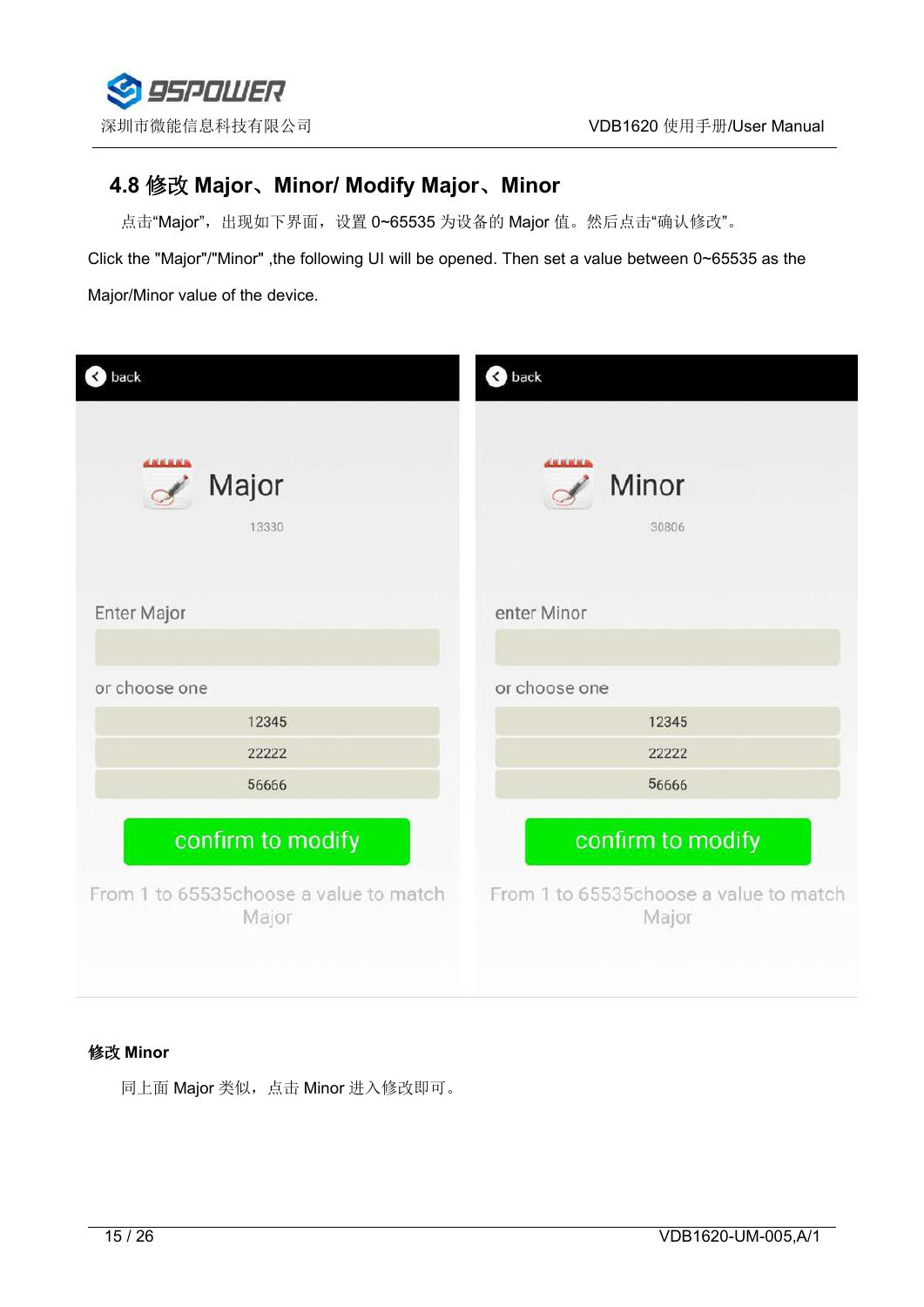

#### <span id="page-15-0"></span>**4.9** 修改 **Measured Power/ Modify Measured Power**

点击"Measured Power", 出现如下 UI, 在距离 VDB1620 1 米远处, 设置测量功率, 可调范围 -100dBm~-30dBm,默认为-61dBm。然后点击"确认修改"。

Click the "Measured Power", ,the following UI will be opened. Then select a measured power range from -100dBm to -30dBm. The default is -61dBm. Then click "confirm to modify".

Measured Power 含义为,当接收设备接收到的信号强度为-61dBm 时,可认为该设备距离 VDB1620 约为 1 米。

Measured Power means, when a phone's RSSI is -61dBm, it is about 1 meter from VDB1620.

| 晚上7:29     | 0.0K/s \$ @ "11 @ (76) |    |
|------------|------------------------|----|
| 〈 返回       |                        |    |
|            | ● 参考校正功率<br>$-61$      |    |
| 选择一个值      |                        |    |
| $-30$      |                        |    |
| $-60$      |                        |    |
| $-61$      |                        |    |
| 从<br>$-62$ |                        | lo |
| $-63$      |                        |    |
| $-64$      |                        |    |
| $-65$      |                        |    |
| $-66$      |                        |    |
|            | $\,<$<br>Ξ<br>0        |    |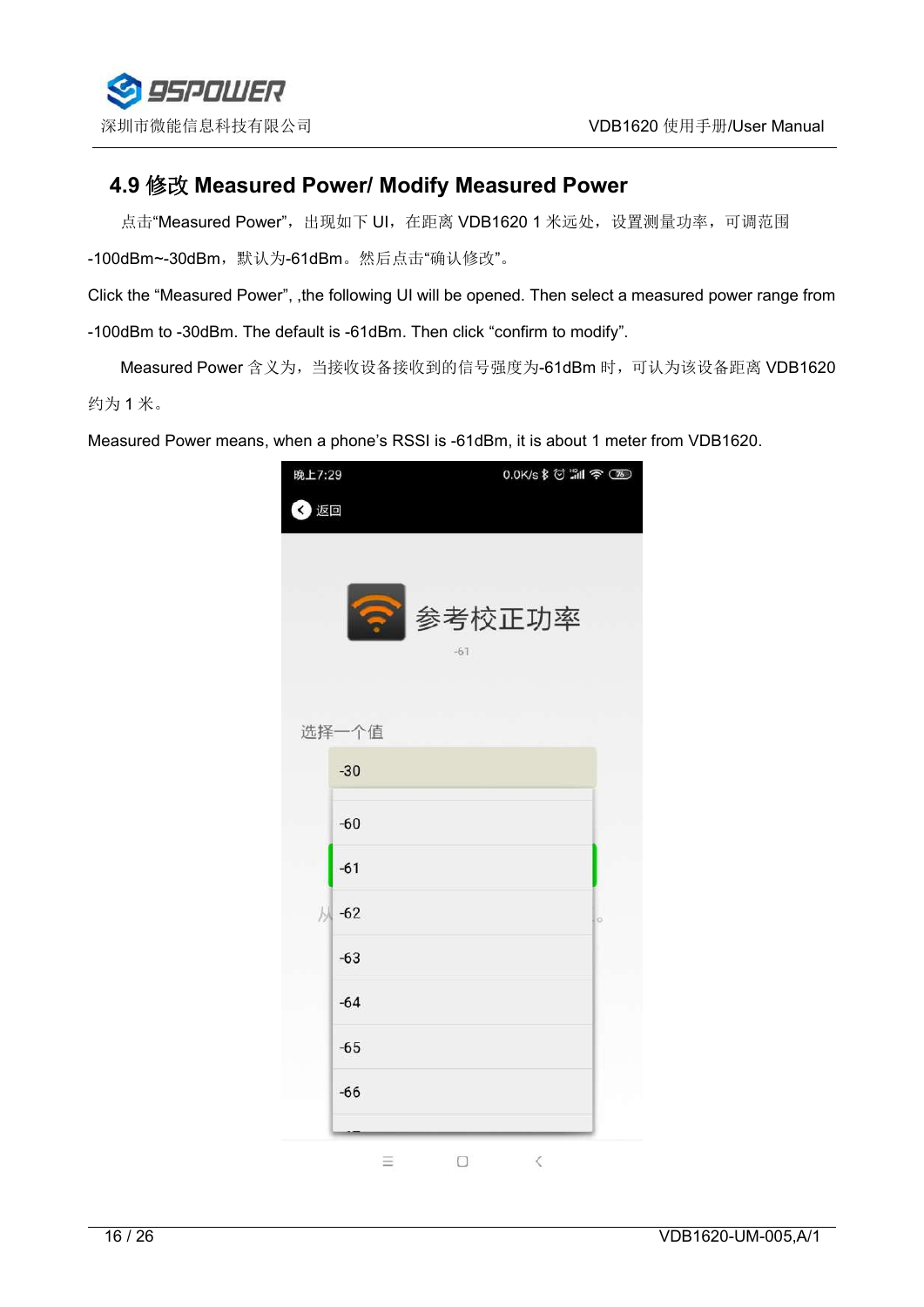

## <span id="page-16-0"></span>**4.10** 修改发射功率**/ Modify Transmitting Power**

点击"Transmission Power"出现如下 UI, 设置 VDB1620 的发射功率。功率可设置为:-30dBm,

-20dBm, -16dBm, -12dBm, -8dBm, -4dBm, 0dBm, 4dBm。默认是 0dBm。然后点击"确认修改"。 Click the "Transmitting Power" ,the following UI will be opened. Then set a transmitting power, which can be set to: -30dBm, -20dBm, -16dBm, -12dBm, -8dBm, -4dBm, 0dBm, 4dBm and 8dBm. Default Power is 0dBm. Then click "confirm to modify".

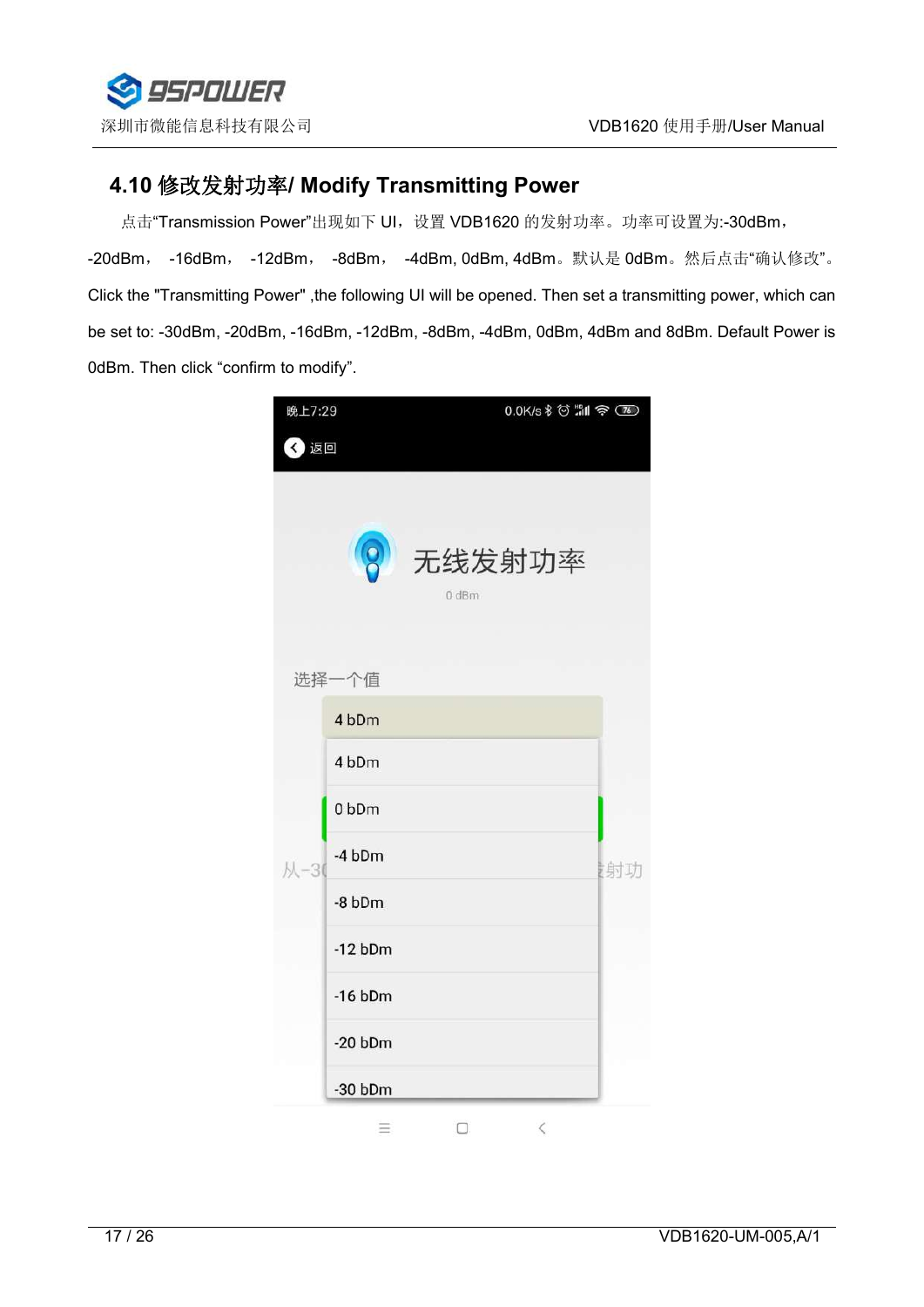

# <span id="page-17-0"></span>**4.11** 修改广播间隔**/ Modify Advertise Interval**

点击"广播间隔"出现如下 UI, 设置广播间隔, 广播间隔可以设置为 100ms、200ms、300ms、400ms、 500ms、600ms、700ms、800ms、900ms 和 1000ms。默认为 500ms。然后点击"确认修改"。 Click the "Advertise Interval" ,the following UI will be opened. Then set a advertise interval. Broadcasting interval can be set to 100ms, 200ms, 300ms, 400ms, 500ms, 600ms ,700ms, 800ms, 900ms and 1000ms. The default is 500ms. Then click "confirm to modify".

| 晚上7:30 |        | 0.0K/s \$ 0 . 1 \$ 00 |    |
|--------|--------|-----------------------|----|
| 〈 返回   |        |                       |    |
|        |        | ←广播间隔<br>500 ms       |    |
|        | 选择一个值  |                       |    |
|        | 100 ms |                       |    |
|        | 100 ms |                       |    |
|        | 200 ms |                       |    |
| 播      | 300 ms |                       | 时也 |
|        | 400 ms |                       |    |
|        | 500 ms |                       |    |
|        | 600 ms |                       |    |
|        | 700 ms |                       |    |
|        | 800 ms |                       |    |
|        | Ξ      | $\leq$<br>0           |    |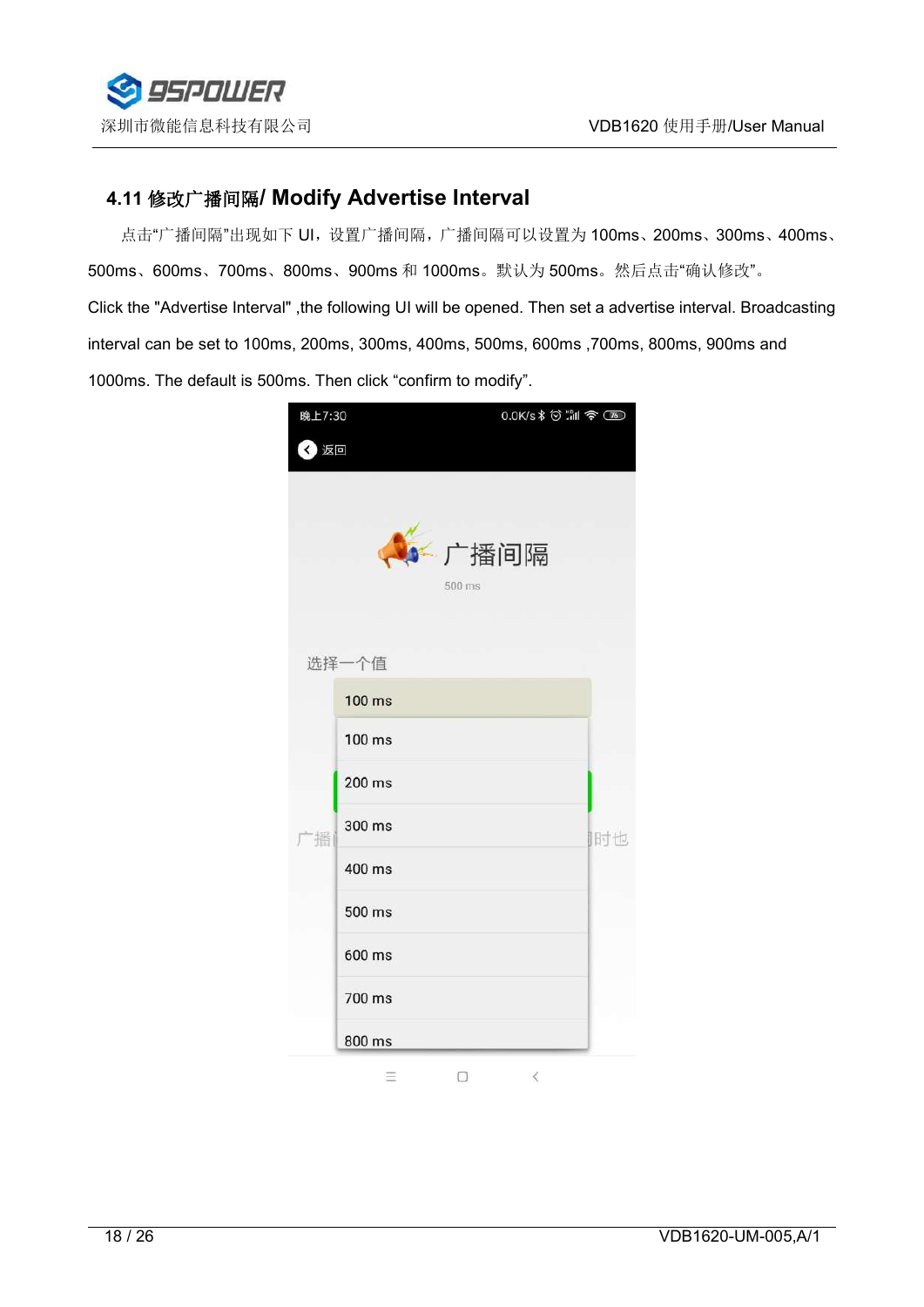

## <span id="page-18-0"></span>**4.12** 修改密码**/ Modify Password**

点击"Password",出现如下 UI, 然后在"Password"框中输入 4 个字符作为连接密码, 默认为 1234。 然后点击"确认修改"。

Click the "Password", ,the following UI will be opened. Then and then enter the 4 characters as a

connection password in the "Password" box, the default is 1234. Then click "confirm to modify".



注意: 请提前保存好您的密码, 一旦修改新密码, 原密码将失效, 必须用新密码才能登陆。

**Note:**

Please save your password in advance, once you change the new password, the original password will be invalid, you must use the new password to log in.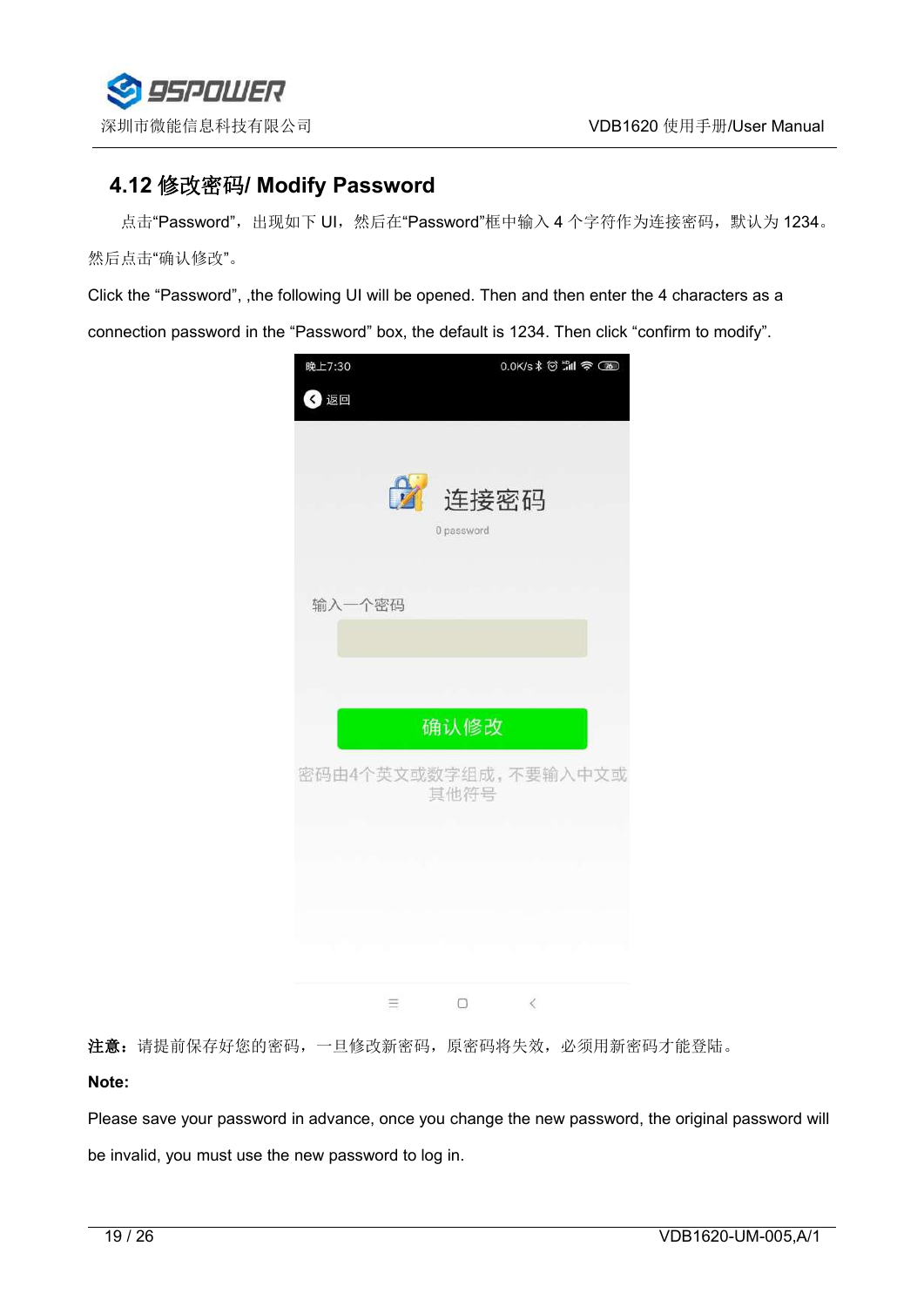

## <span id="page-19-0"></span>**4.13** 切换模式**/ Switch mode**

点击右上角切换模式文字,出现模式选择窗口,点选 Eddystone。

Click " switch mode" on the upper right corner, the mode selection window will be openend. Then you can choose iBeacon or Eddystone mode. Default mode is iBeacon.

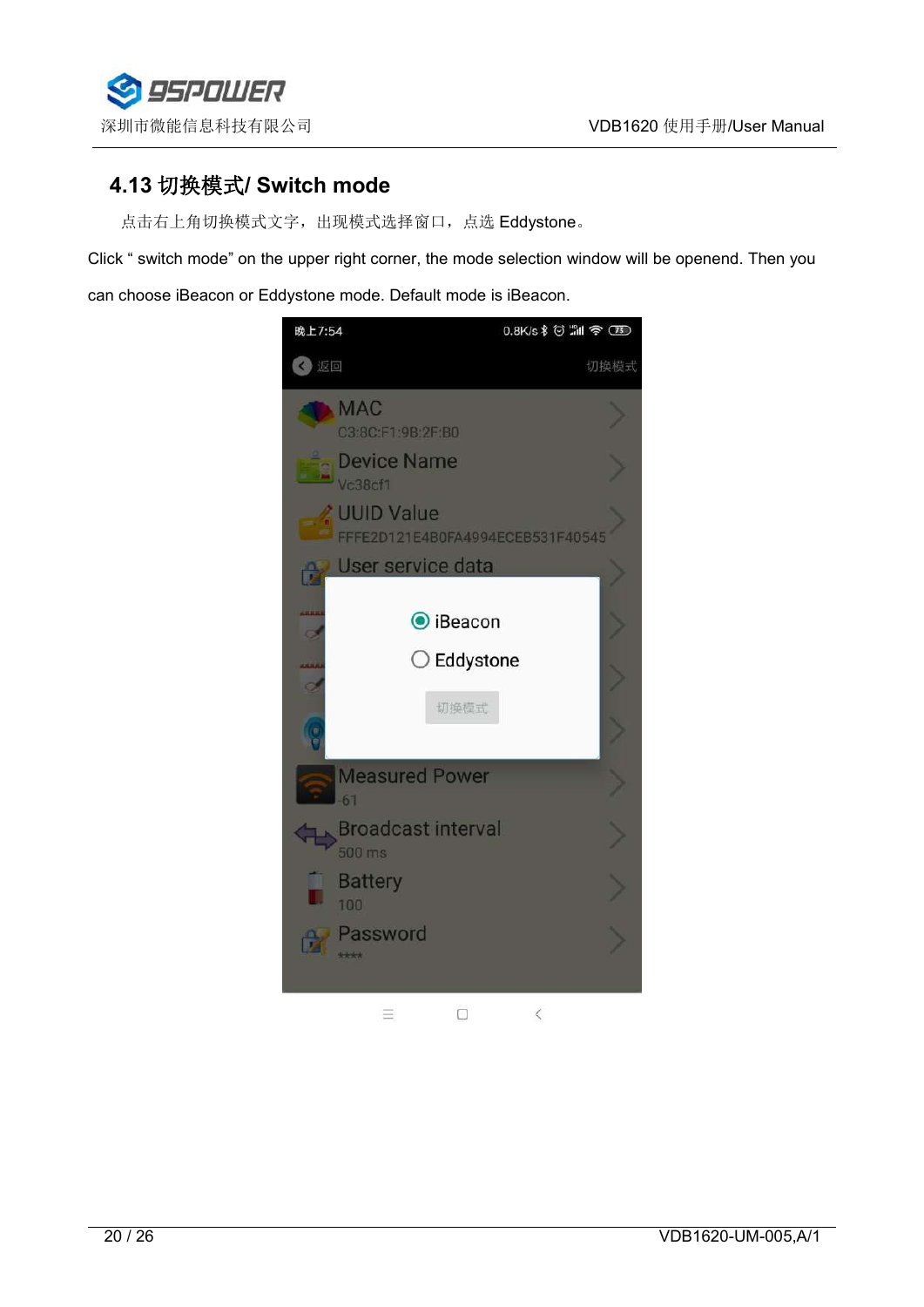

# <span id="page-20-0"></span>**4.14 Eddystone** 配置页面简介**/ Eddystone configuration page Introduction**



#### 介绍**/ Introductions:**

**MAC:** MAC 地址/ Eddystone configuration page Introduction

**Name:** 蓝牙信标的名称,配置方式同 iBeacon 模式。/ The name of the Bluetooth 4.2 Beacon which is selected.

**User service data:** 用户自定义的数据, 配置方式同 iBeacon 模式。/ User-defined data in broadcasting **Transmit Power:** VDB1620 发射功率, 配置方式同 iBeacon 模式。/ VDB1620 transmit power

**Advertise Interval:** VDB1620 广播间隔,配置方式同 iBeacon 模式。/ VDB1620 advertise interva

**Battery Level:** VDB1620 电池电量。/ VDB1620 battery Capacity

Password: VDB1620 连接密码,配置方式同 iBeacon 模式。/ VDB1620 connection password

**URL:** 修改 Eddystone 字段信息。默认格式是 URL。/ modify the Frame field information in Eddystone.The default format is URL.Other Formats can be selected by other setting

**Other Setting:** 用于选择 Eddystone 其他字段信息。/ Fornat selection of Frame field information in Eddystone.

配置好信息后,蓝牙连接断开,配置将生效。

After the information is configured , the configuration will take effect after the bluetooth connection is disconnected.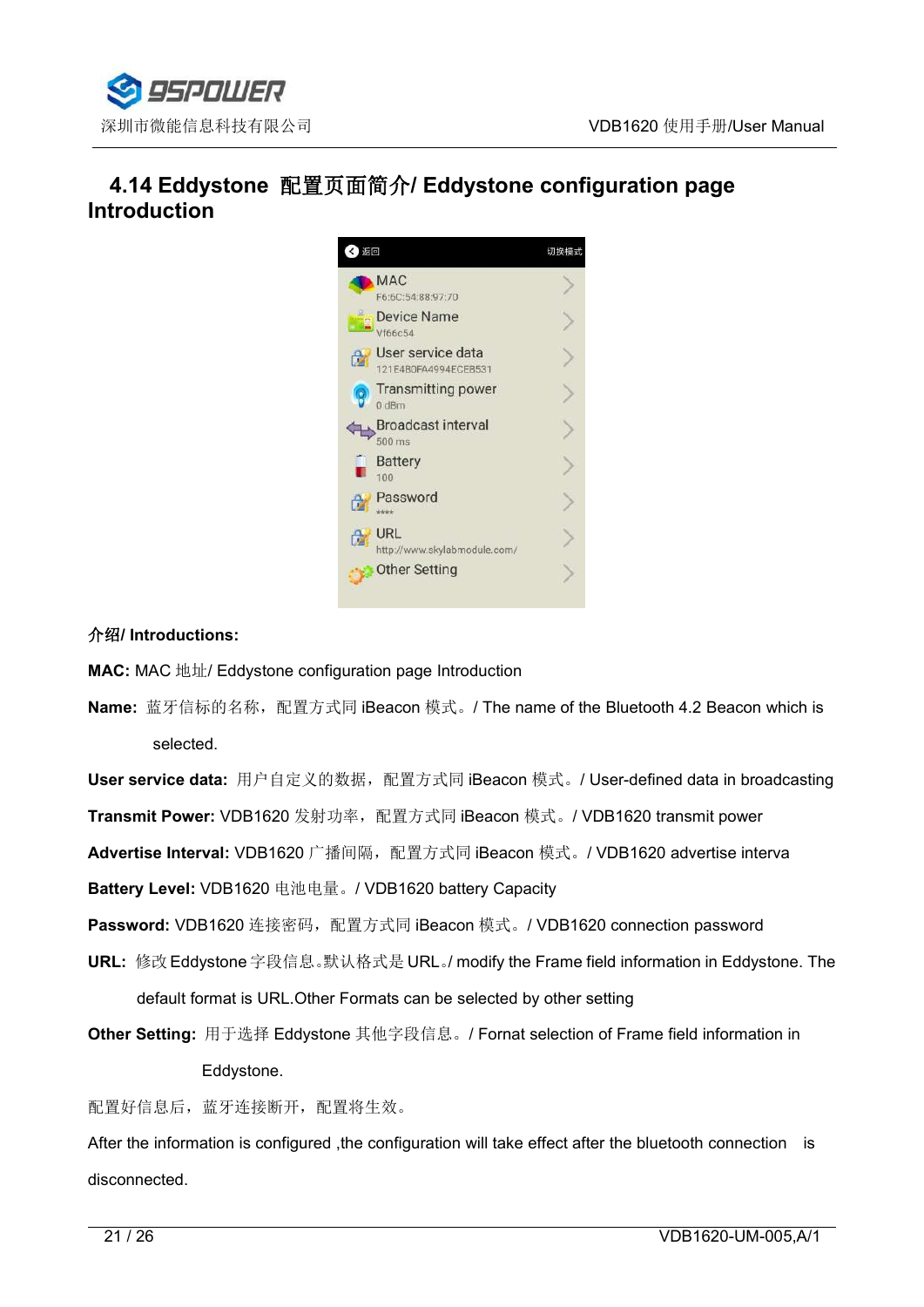

# <span id="page-21-0"></span>**4.15** 修改 **URL/ Modify URL**

点击"URL",出现如下 UI, 然后在"url"下划线上输入最多 16 字节的字符串, 即可广播 URL.

Click "URL", the following UI appears, and then enter a string of up to 16 bytes on the "URL" underscore, you can broadcast the URL.

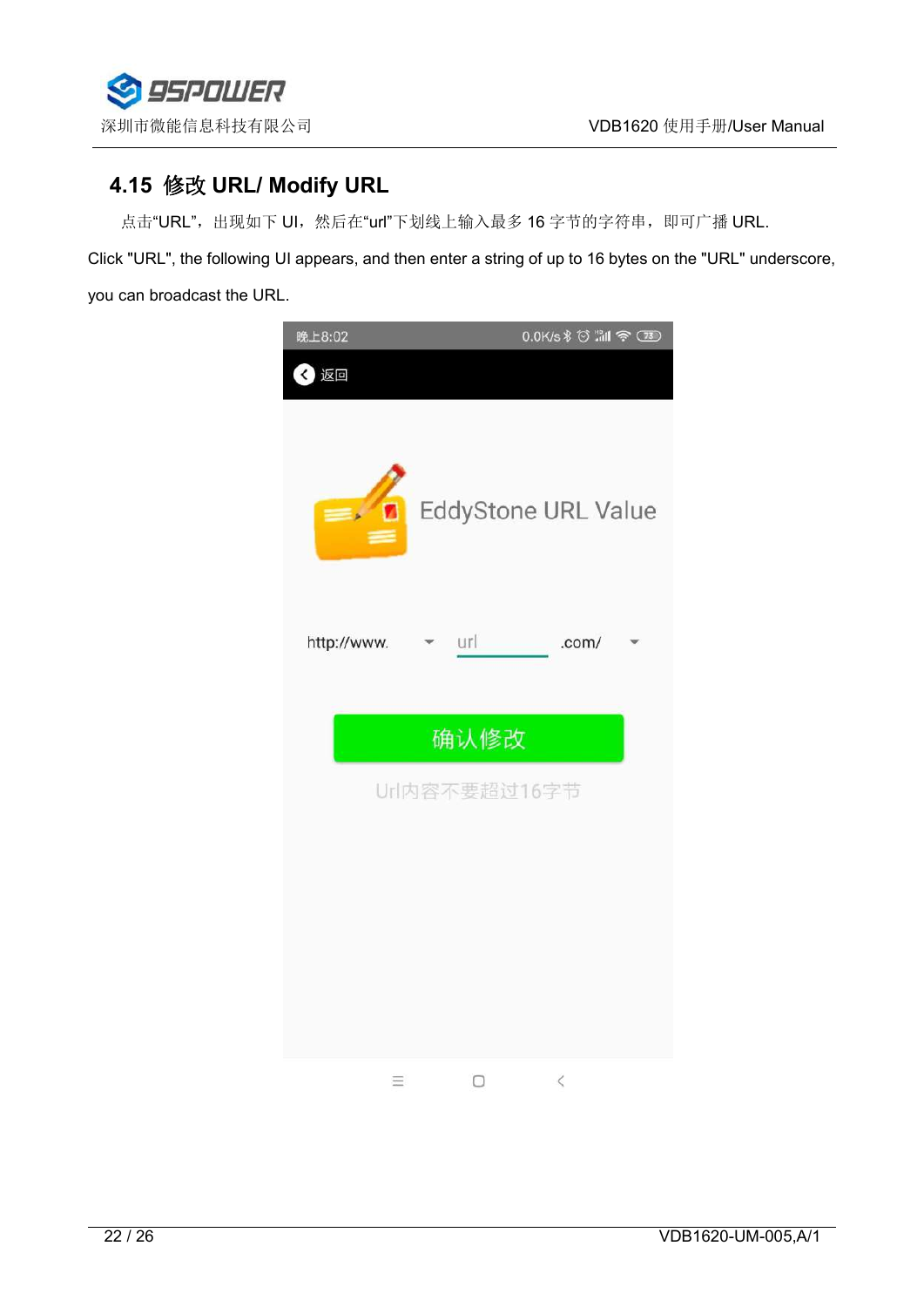

## <span id="page-22-0"></span>**4.16** 修改 **Other Setting/ Modify Other Setting**

#### **a.**选择并设置 **UID** 信息**/Select and set the UID information:**

分别设置 NameSpace(10 字节)和 Instance(6 字节)。

Set NameSpace(10 bytes) and Instance(6 bytes) respectively.

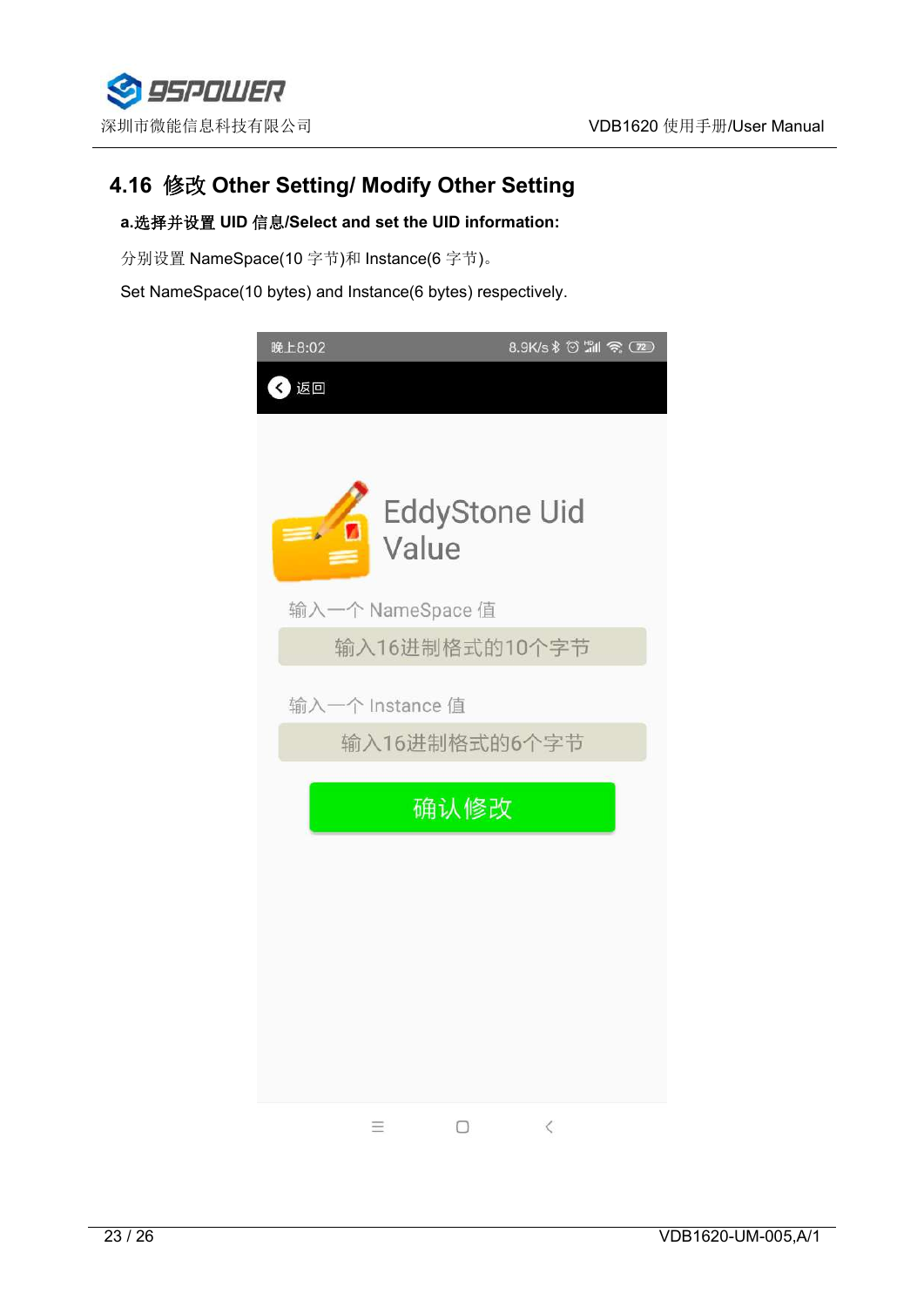

#### **b.**选择并设置 **EID** 信息 **Select and set the EID information:**

设置 EID 信息,最多8个字节。

Set the EID information to a maximum of 8 bytes.

| 晚上8:02           | 1.2K/s \$ 8 . 1 全 (72)       |
|------------------|------------------------------|
| 返回               |                              |
| $=$              | Encrypted 值<br>n             |
| 输入一个 Encrypted 值 |                              |
|                  |                              |
| 或者选一个            |                              |
|                  | AABBCCDDEEFF0011             |
|                  | 0011223344556677             |
|                  | 1234567812345678             |
|                  | 确认修改                         |
|                  | 使用长度不多于8的英文字符命名,不推荐使<br>用中文。 |
| Ξ                | $\lt$                        |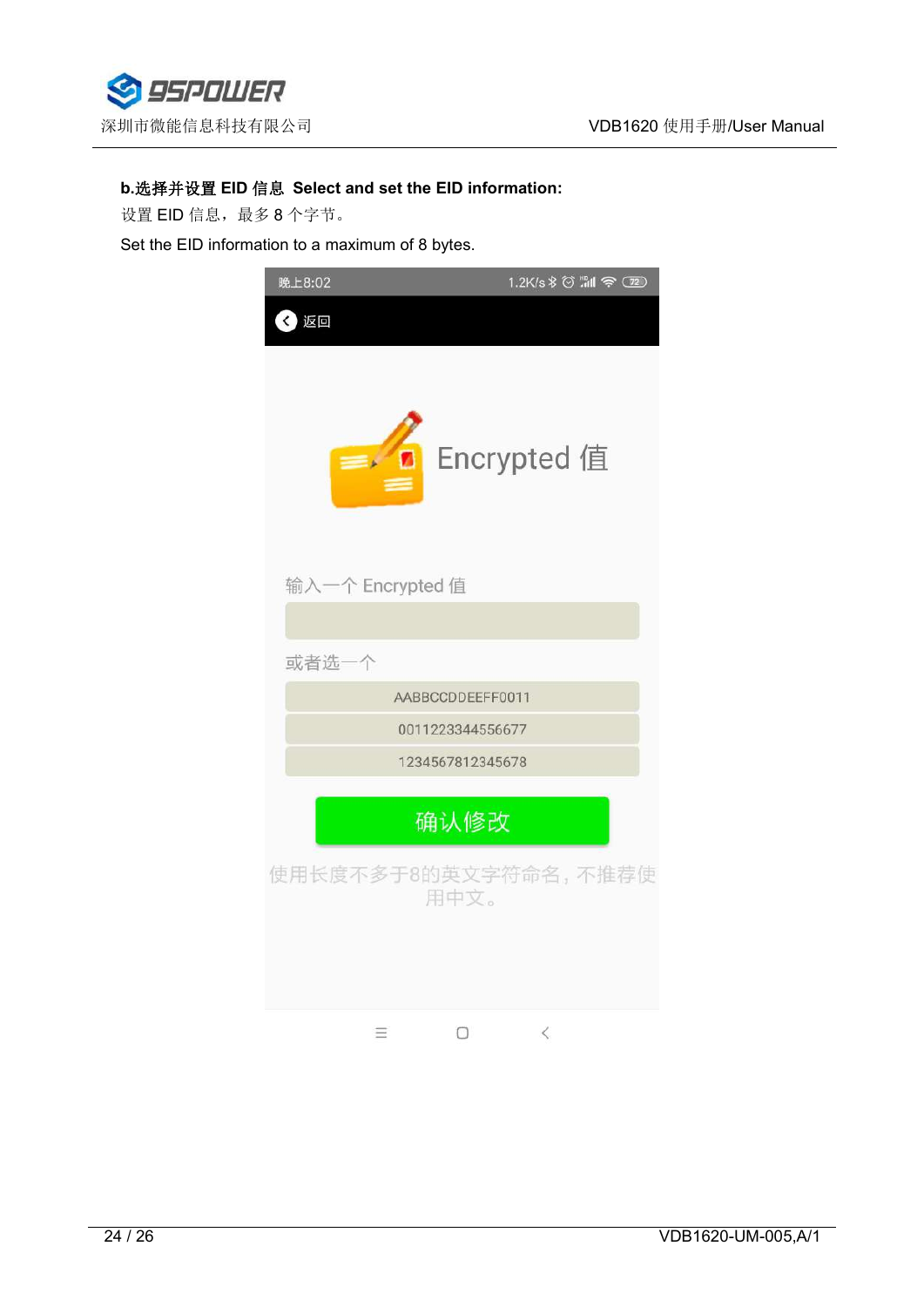

#### **c.**选择并设置 **TLM** 信息 **Select and setTLM information:**

推荐选择 Encrypted TLM specification(加密的 TLM 规范),然后输入分别输入最多 12 字节的 Encrypted TLM data(加密 TLM 数据), 2 字节的 16-bit Salt, 以及 2 字节的 16 bit Message Integrity Check.

It is recommended to select the Encrypted TLM Specification, then enter up to 12 bytes of Encrypted TLM Data, 2 bytes of 16-bit Salt, and 2 bytes of 16-bit Message Integrity Check.



## <span id="page-24-0"></span>**4.17 APP** 下载**/ Download the APP**

目前最新 APP 尚未上架, 请联系销售人员提供, APP 名称 Skylab\_xbeacon。

At present, the latest APP has not been put on the shelves, please contact sales. APP name is Skylab xbeacon.